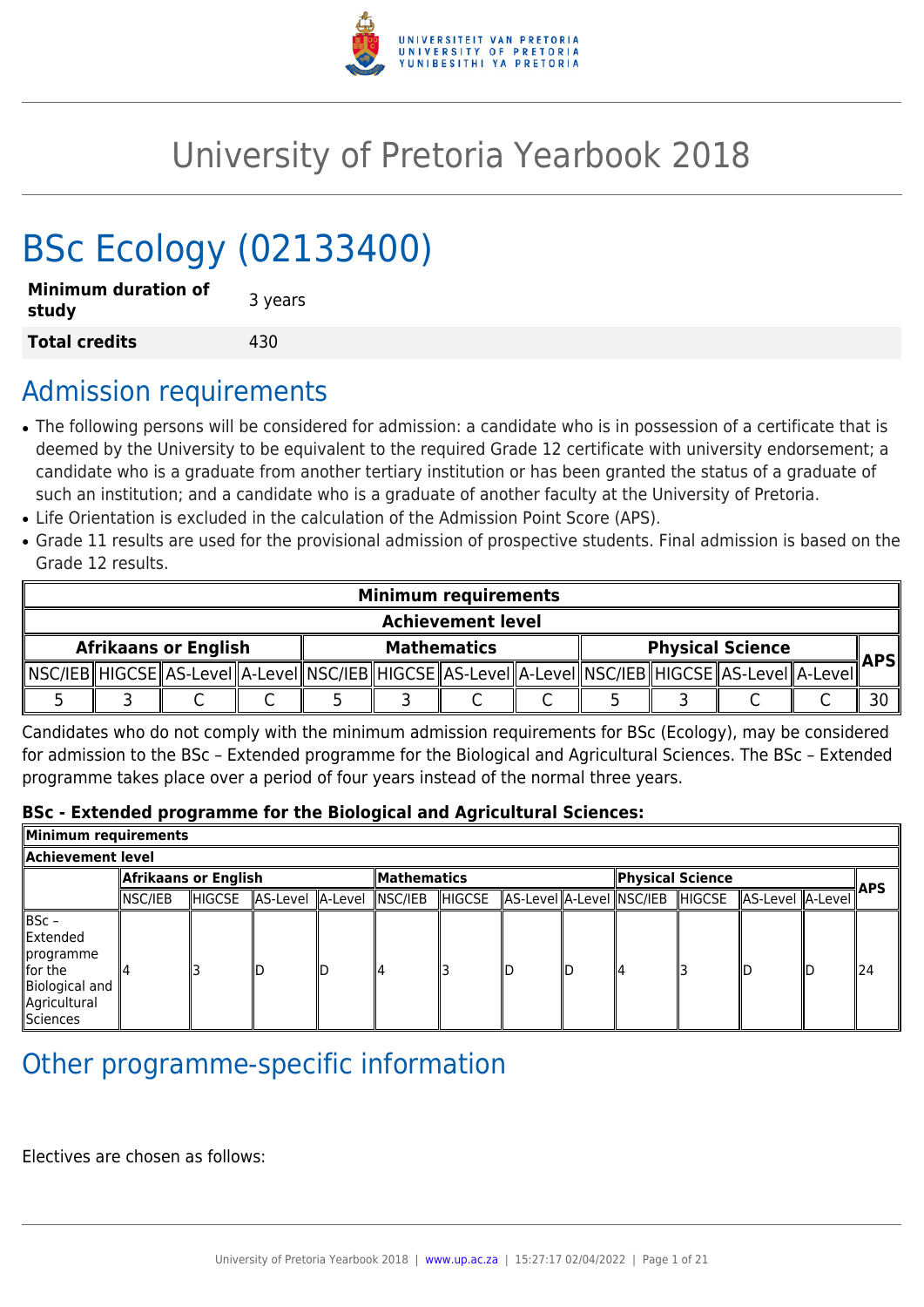

#### Second year – 10 credits

A student must pass all the minimum prescribed and elective module credits as set out at the end of each year within a programme as well as the total required credits to comply with the particular degree programme. Please refer to the curricula of the respective programmes. At least 144 credits must be obtained at 300-/400-level, or otherwise as indicated by curriculum. The minimum module credits needed to comply with degree requirements is set out at the end of each study programme. Subject to the programmes as indicated a maximum of 150 credits will be recognised at 100-level. A student may, in consultation with the Head of Department and subject to the permission by the Dean, select or replace prescribed module credits not indicated in BSc three-year study programmes to the equivalent of a maximum of 36 module credits.

It is important that the total number of prescribed module credits is completed during the course of the study programme. The Dean may, on the recommendation of the Head of Department, approve deviations in this regard. Subject to the programmes as indicated in the respective curricula, a student may not register for more than 75 module credits per semester at first-year level subject to permission by the Dean. A student may be permitted to register for up to 80 module credits in a the first semester during the first year provided that he or she obtained a final mark of no less than 70% for grade 12 Mathematics and achieved an APS of 34 or more in the NSC.

Students who are already in possession of a bachelor's degree, will not receive credit for modules of which the content overlap with modules from the degree that was already conferred. Credits will not be considered for more than half the credits passed previously for an uncompleted degree. No credits at the final-year or 300- and 400-level will be granted.

The Dean may, on the recommendation of the programme manager, approve deviations with regard to the composition of the study programme.

Please note: Where elective modules are not specified, these may be chosen from any modules appearing in the list of modules.

It remains the student's responsibility to acertain, prior to registration, whether they comply with the prerequisites of the modules they want to register for.

The prerequisites are listed in the Alphabetical list of modules.

## Promotion to next study year

A student will be promoted to the following year of study if he or she passed 100 credits of the prescribed credits for a year of study, unless the Dean on the recommendation of the head of department decides otherwise. A student who does not comply with the requirements for promotion to the following year of study, retains the credit for the modules already passed and may be admitted by the Dean, on recommendation of the head of department, to modules of the following year of study to a maximum of 48 credits, provided that it will fit in with both the lecture and examination timetable.

#### **General promotion requirements in the faculty**

All students whose academic progress is not acceptable can be suspended from further studies.

- A student who is excluded from further studies in terms of the stipulations of the abovementioned regulations, will be notified in writing by the Dean or Admissions Committee at the end of the relevant semester.
- A student who has been excluded from further studies may apply in writing to the Admissions Committee of the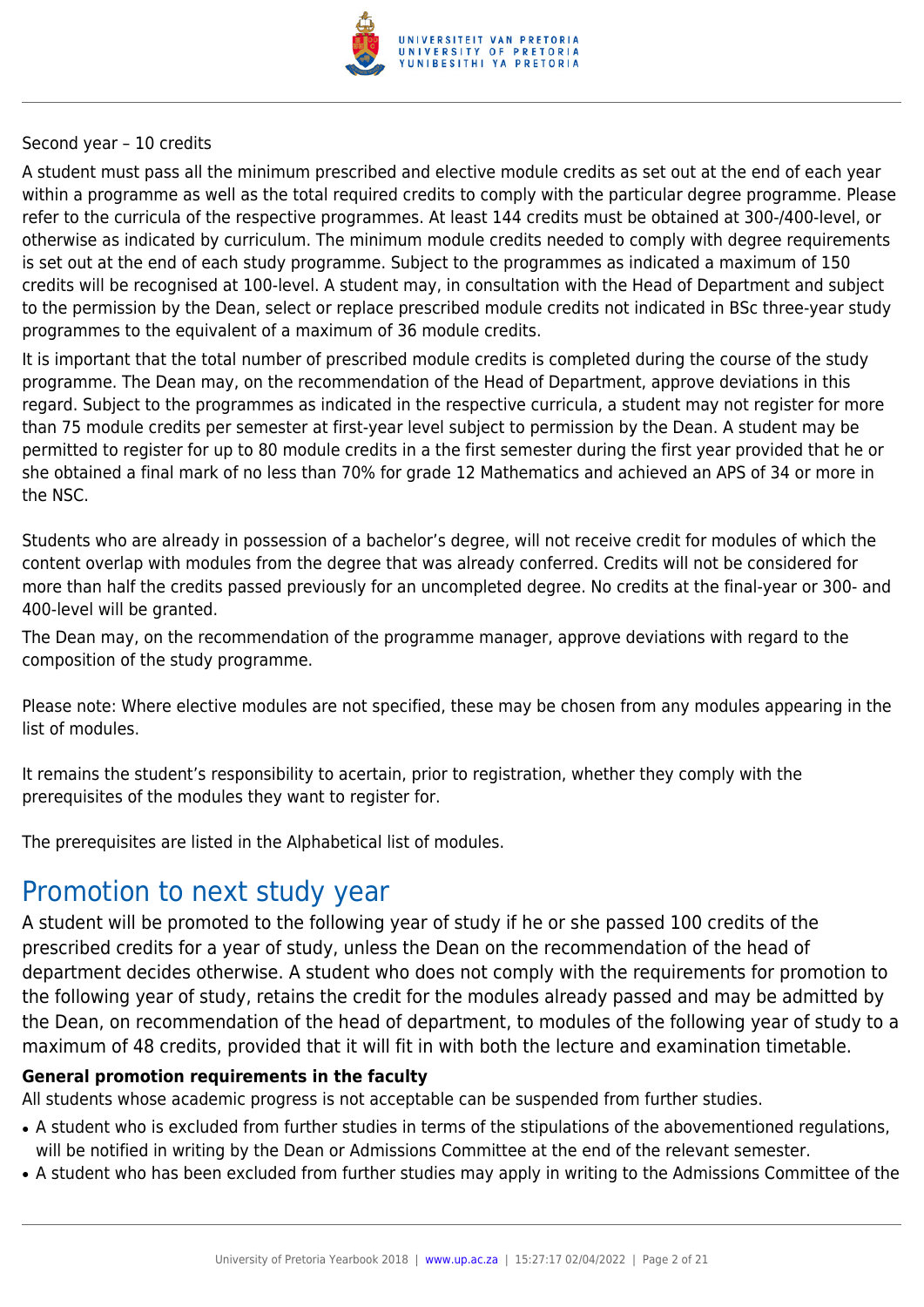

Faculty of Natural and Agricultural Sciences for re-admission.

- Should the student be re-admitted by the Admissions Committee, strict conditions will be set which the student must comply with in order to proceed with his/her studies.
- Should the student not be re-admitted to further studies by the Admissions Committee, he/she will be informed in writing.
- Students who are not re-admitted by the Admissions Committee have the right to appeal to the Senior Appeals Committee.
- Any decision taken by the Senior Appeals Committee is final.

## Pass with distinction

A student obtains his or her degree with distinction if all prescribed modules at 300-level (or higher) are passed in one academic year with a weighted average of at least 75%, and obtain at least a subminimum of 65% in each of the relevant modules.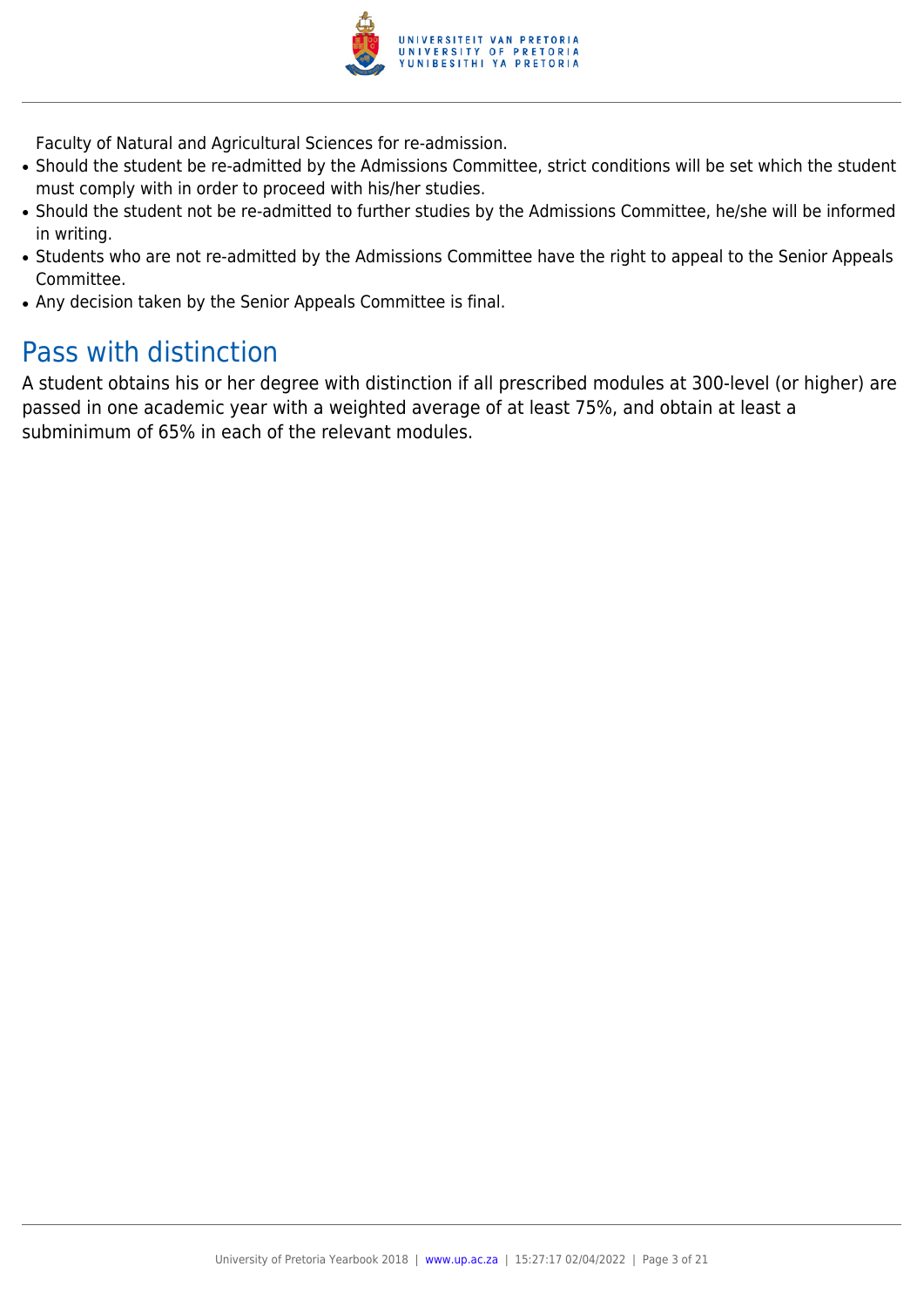

## Curriculum: Year 1

#### **Minimum credits: 140**

### **Minimum credits:**

Fundamental  $= 12$ 

 $Core = 128$ 

#### **Additional information:**

Students who do not qualify for AIM 102 must register for AIM 111 and AIM 121.

## **Fundamental modules**

#### **Academic information management 102 (AIM 102)**

| <b>Module credits</b>         | 6.00                                                                                                                                                                                                                                                                                          |
|-------------------------------|-----------------------------------------------------------------------------------------------------------------------------------------------------------------------------------------------------------------------------------------------------------------------------------------------|
| <b>Service modules</b>        | <b>Faculty of Education</b><br>Faculty of Economic and Management Sciences<br><b>Faculty of Humanities</b><br>Faculty of Law<br><b>Faculty of Health Sciences</b><br>Faculty of Natural and Agricultural Sciences<br>Faculty of Theology and Religion<br><b>Faculty of Veterinary Science</b> |
| <b>Prerequisites</b>          | No prerequisites.                                                                                                                                                                                                                                                                             |
| <b>Contact time</b>           | 2 lectures per week                                                                                                                                                                                                                                                                           |
| <b>Language of tuition</b>    | Separate classes for Afrikaans and English                                                                                                                                                                                                                                                    |
| <b>Department</b>             | <b>Information Science</b>                                                                                                                                                                                                                                                                    |
| <b>Period of presentation</b> | Semester 2                                                                                                                                                                                                                                                                                    |

#### **Module content**

Find, evaluate, process, manage and present information resources for academic purposes using appropriate technology. Apply effective search strategies in different technological environments. Demonstrate the ethical and fair use of information resources. Integrate 21st-century communications into the management of academic information.

### **Academic information management 111 (AIM 111)**

| <b>Module credits</b>  | 4.00                                                                                                                                                                                                                                                                                                                          |
|------------------------|-------------------------------------------------------------------------------------------------------------------------------------------------------------------------------------------------------------------------------------------------------------------------------------------------------------------------------|
| <b>Service modules</b> | Faculty of Engineering, Built Environment and Information Technology<br><b>Faculty of Education</b><br>Faculty of Economic and Management Sciences<br><b>Faculty of Humanities</b><br>Faculty of Law<br><b>Faculty of Health Sciences</b><br>Faculty of Natural and Agricultural Sciences<br>Faculty of Theology and Religion |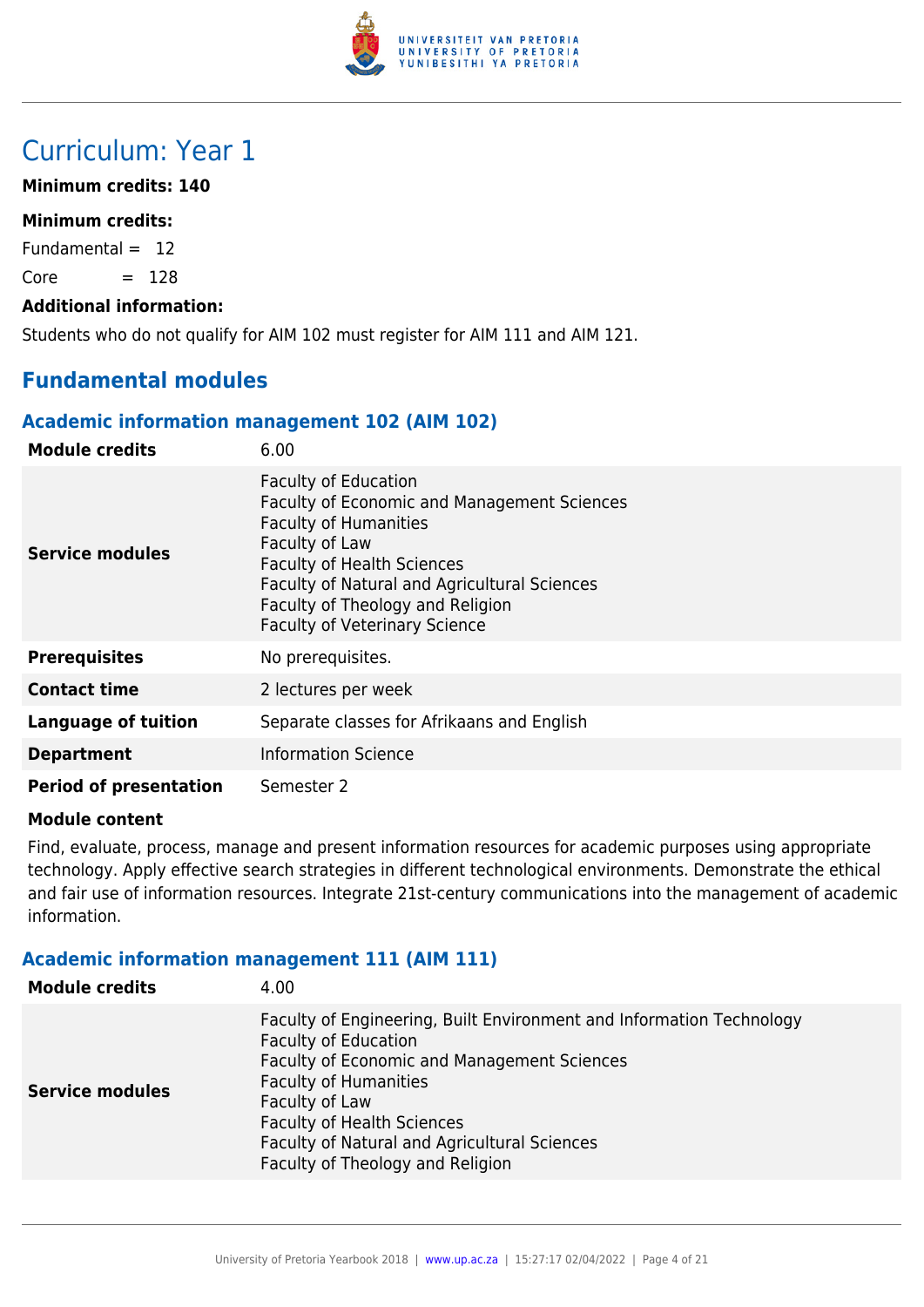

| <b>Prerequisites</b>          | No prerequisites.                          |
|-------------------------------|--------------------------------------------|
| <b>Contact time</b>           | 2 lectures per week                        |
| Language of tuition           | Separate classes for Afrikaans and English |
| <b>Department</b>             | <b>Information Science</b>                 |
| <b>Period of presentation</b> | Semester 1                                 |

Find, evaluate, process, manage and present information resources for academic purposes using appropriate technology.

#### **Academic information management 121 (AIM 121)**

| <b>Module credits</b>         | 4.00                                                                                                                                                                                                                                                                                                                                                                         |
|-------------------------------|------------------------------------------------------------------------------------------------------------------------------------------------------------------------------------------------------------------------------------------------------------------------------------------------------------------------------------------------------------------------------|
| <b>Service modules</b>        | Faculty of Engineering, Built Environment and Information Technology<br><b>Faculty of Education</b><br><b>Faculty of Economic and Management Sciences</b><br><b>Faculty of Humanities</b><br>Faculty of Law<br><b>Faculty of Health Sciences</b><br>Faculty of Natural and Agricultural Sciences<br>Faculty of Theology and Religion<br><b>Faculty of Veterinary Science</b> |
| <b>Prerequisites</b>          | No prerequisites.                                                                                                                                                                                                                                                                                                                                                            |
| <b>Contact time</b>           | 2 lectures per week                                                                                                                                                                                                                                                                                                                                                          |
| <b>Language of tuition</b>    | Separate classes for Afrikaans and English                                                                                                                                                                                                                                                                                                                                   |
| <b>Department</b>             | <b>Informatics</b>                                                                                                                                                                                                                                                                                                                                                           |
| <b>Period of presentation</b> | Semester 2                                                                                                                                                                                                                                                                                                                                                                   |

#### **Module content**

Apply effective search strategies in different technological environments. Demonstrate the ethical and fair use of information resources. Integrate 21st-century communications into the management of academic information.

## **Language and study skills 110 (LST 110)**

| <b>Module credits</b>         | 6.00                                                                                 |
|-------------------------------|--------------------------------------------------------------------------------------|
| <b>Service modules</b>        | Faculty of Natural and Agricultural Sciences<br><b>Faculty of Veterinary Science</b> |
| <b>Prerequisites</b>          | No prerequisites.                                                                    |
| <b>Contact time</b>           | 2 lectures per week                                                                  |
| <b>Language of tuition</b>    | Module is presented in English                                                       |
| <b>Department</b>             | Unit for Academic Literacy                                                           |
| <b>Period of presentation</b> | Semester 1                                                                           |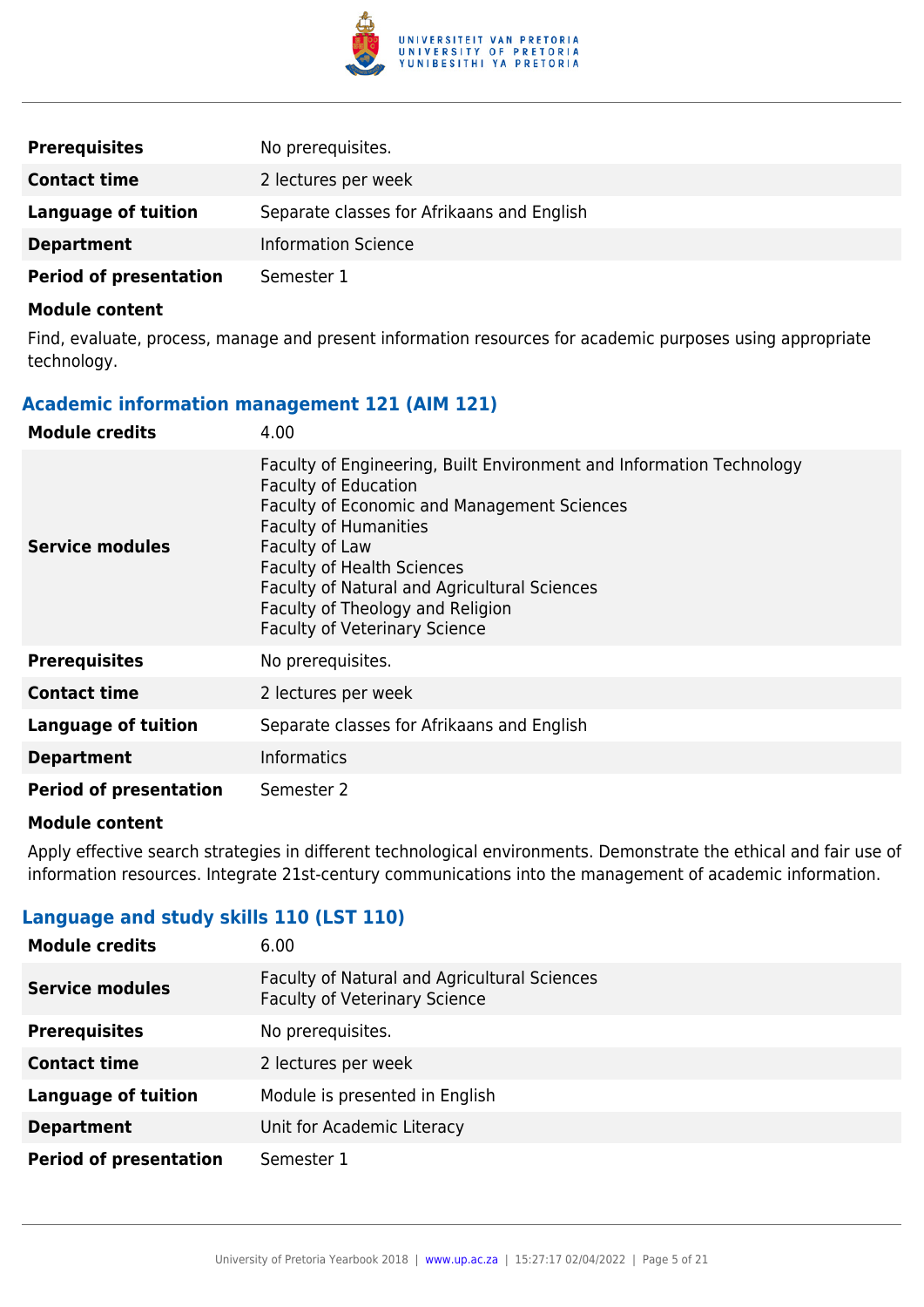

The module aims to equip students with the ability to cope with the reading and writing demands of scientific disciplines.

## **Academic orientation 102 (UPO 102)**

| <b>Module credits</b>         | 0.00                                           |
|-------------------------------|------------------------------------------------|
| Language of tuition           | Afrikaans and English are used in one class    |
| <b>Department</b>             | Natural and Agricultural Sciences Deans Office |
| <b>Period of presentation</b> | Year                                           |

## **Core modules**

## **Biometry 120 (BME 120)**

| <b>Module credits</b>         | 16.00                                                                                                                                                        |
|-------------------------------|--------------------------------------------------------------------------------------------------------------------------------------------------------------|
| <b>Service modules</b>        | Faculty of Engineering, Built Environment and Information Technology<br>Faculty of Natural and Agricultural Sciences<br><b>Faculty of Veterinary Science</b> |
| <b>Prerequisites</b>          | At least 4 (50-59%) in Mathematics in the Grade 12 examination, or at least 50%<br>in both Statistics 113, 123                                               |
| <b>Contact time</b>           | 1 practical per week, 4 lectures per week                                                                                                                    |
| <b>Language of tuition</b>    | Separate classes for Afrikaans and English                                                                                                                   |
| <b>Department</b>             | <b>Statistics</b>                                                                                                                                            |
| <b>Period of presentation</b> | Semester 2                                                                                                                                                   |

#### **Module content**

Simple statistical analysis: Data collection and analysis: Samples, tabulation, graphical representation, describing location, spread and skewness. Introductory probability and distribution theory. Sampling distributions and the central limit theorem. Statistical inference: Basic principles, estimation and testing in the one- and two-sample cases (parametric and non-parametric). Introduction to experimental design. One- and twoway designs, randomised blocks. Multiple statistical analysis: Bivariate data sets: Curve fitting (linear and non-linear), growth curves. Statistical inference in the simple regression case. Categorical analysis: Testing goodness of fit and contingency tables. Multiple regression and correlation: Fitting and testing of models. Residual analysis. Computer literacy: Use of computer packages in data analysis and report writing.

| <b>Module credits</b>      | 8.00                                                                                                |
|----------------------------|-----------------------------------------------------------------------------------------------------|
| <b>Service modules</b>     | Faculty of Engineering, Built Environment and Information Technology<br><b>Faculty of Education</b> |
| <b>Prerequisites</b>       | <b>MLB 111 GS</b>                                                                                   |
| <b>Contact time</b>        | 2 lectures per week, fortnightly practicals                                                         |
| <b>Language of tuition</b> | Separate classes for Afrikaans and English                                                          |

## **Plant biology 161 (BOT 161)**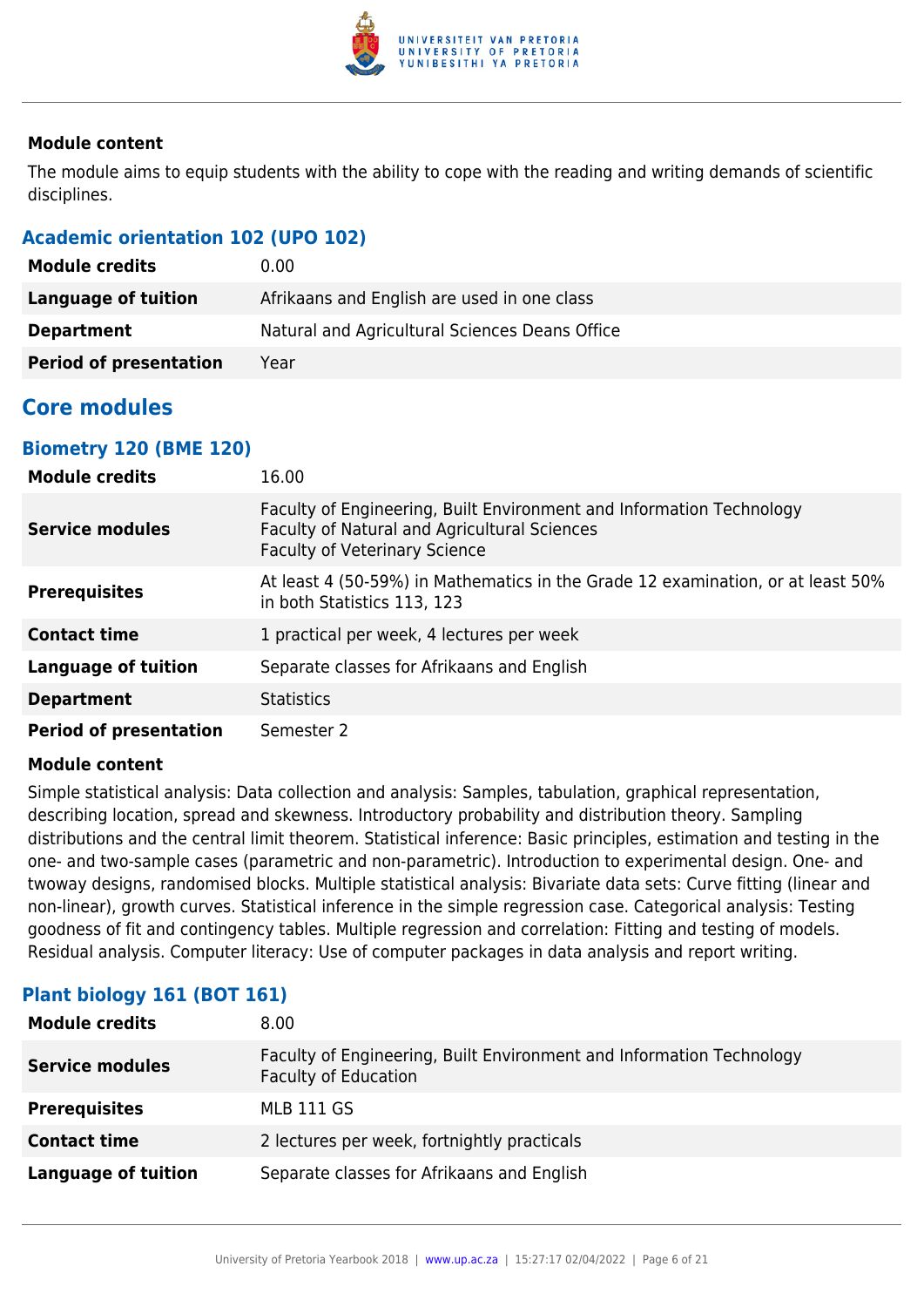

**Period of presentation** Semester 2

#### **Module content**

Basic plant structure and function; introductory plant taxonomy and plant systematics; principles of plant molecular biology and biotechnology; adaptation of plants to stress; medicinal compounds from plants; basic principles of plant ecology and their application in natural resource management.

## **General chemistry 117 (CMY 117)**

| <b>Module credits</b>         | 16.00                                                                                                                                                                            |
|-------------------------------|----------------------------------------------------------------------------------------------------------------------------------------------------------------------------------|
| <b>Service modules</b>        | Faculty of Engineering, Built Environment and Information Technology<br><b>Faculty of Education</b><br><b>Faculty of Health Sciences</b><br><b>Faculty of Veterinary Science</b> |
| <b>Prerequisites</b>          | A candidate must have Mathematics for at least 60% and 60% for Physical<br>Sciences.                                                                                             |
| <b>Contact time</b>           | 1 practical per week, 4 lectures per week                                                                                                                                        |
| <b>Language of tuition</b>    | Separate classes for Afrikaans and English                                                                                                                                       |
| <b>Department</b>             | Chemistry                                                                                                                                                                        |
| <b>Period of presentation</b> | Semester 1                                                                                                                                                                       |

#### **Module content**

General introduction to inorganic, analytical and physical chemistry. Atomic structure and periodicity. Molecular structure and chemical bonding using the VSEOR model. Nomenclature of inorganic ions and compounds. Classification of reactions: precipitation, acid-base, redox reactions and gas-forming reactions. Mole concept and stoichiometric calculations concerning chemical formulas and chemical reactions. Principles of reactivity: energy and chemical reactions. Physical behaviour gases, liquids, solids and solutions and the role of intermolecular forces. Rate of reactions: Introduction to chemical kinetics.

## **General chemistry 127 (CMY 127)**

| <b>Module credits</b>         | 16.00                                                                                                                                                                            |
|-------------------------------|----------------------------------------------------------------------------------------------------------------------------------------------------------------------------------|
| <b>Service modules</b>        | Faculty of Engineering, Built Environment and Information Technology<br><b>Faculty of Education</b><br><b>Faculty of Health Sciences</b><br><b>Faculty of Veterinary Science</b> |
| <b>Prerequisites</b>          | Natural and Agricultural Sciences students: CMY 117 GS or CMY 154 GS Health<br>Sciences students: none                                                                           |
| <b>Contact time</b>           | 1 practical per week, 4 lectures per week                                                                                                                                        |
| <b>Language of tuition</b>    | Separate classes for Afrikaans and English                                                                                                                                       |
| <b>Department</b>             | Chemistry                                                                                                                                                                        |
| <b>Period of presentation</b> | Semester 2                                                                                                                                                                       |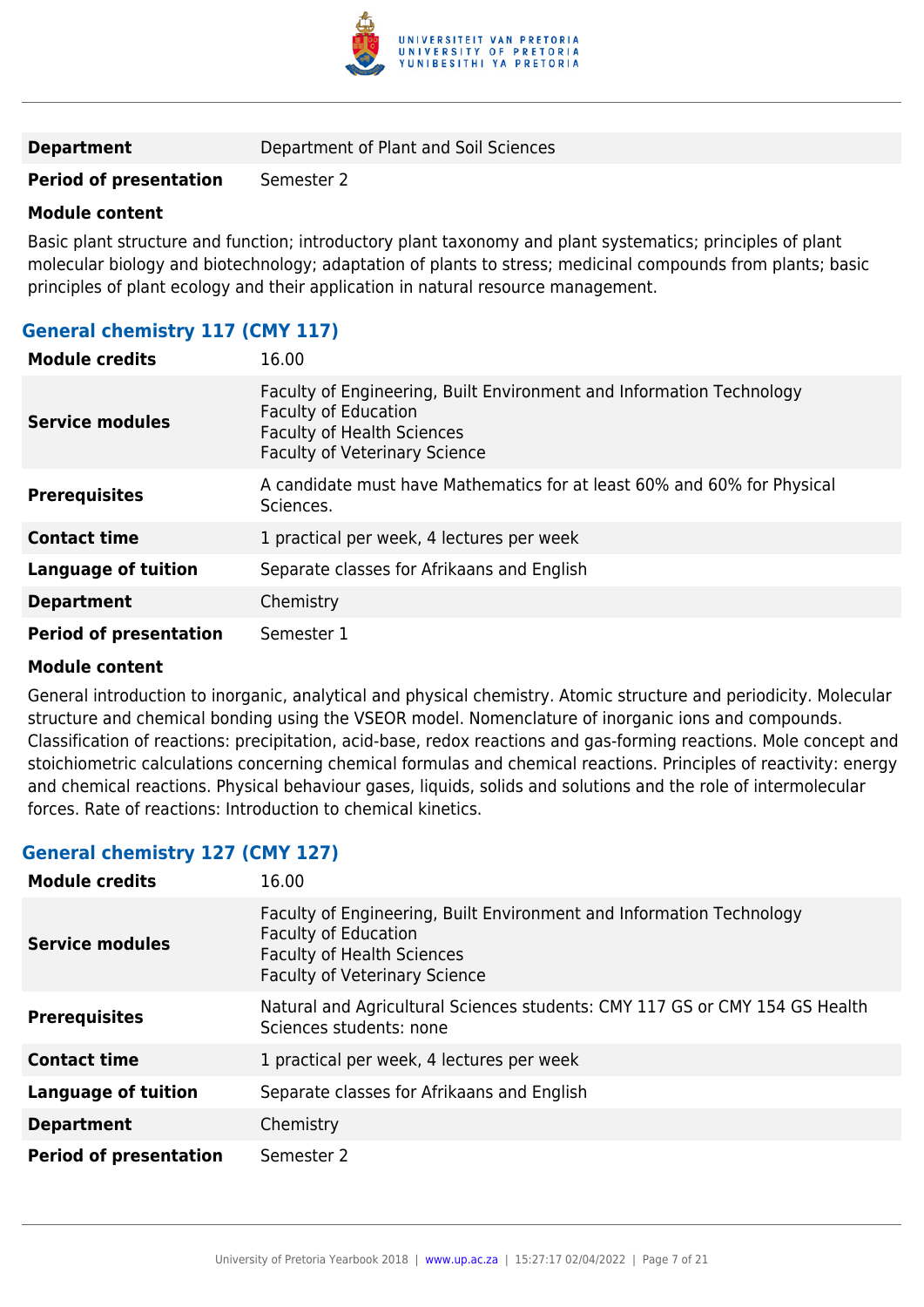

Theory: General physical-analytical chemistry: Chemical equilibrium, acids and bases, buffers, solubility equilibrium, entropy and free energy, electrochemistry. Organic chemistry: Structure (bonding), nomenclature, isomerism, introductory stereochemistry, introduction to chemical reactions and chemical properties of organic compounds and biological compounds, i.e. carbohydrates and aminoacids. Practical: Molecular structure (model building), synthesis and properties of simple organic compounds.

## **Introductory genetics 161 (GTS 161)**

| <b>Module credits</b>         | 8.00                                                                                                                                        |
|-------------------------------|---------------------------------------------------------------------------------------------------------------------------------------------|
| <b>Service modules</b>        | Faculty of Engineering, Built Environment and Information Technology<br><b>Faculty of Education</b><br><b>Faculty of Veterinary Science</b> |
| <b>Prerequisites</b>          | <b>MLB 111 GS</b>                                                                                                                           |
| <b>Contact time</b>           | 2 lectures per week, fortnightly practicals                                                                                                 |
| <b>Language of tuition</b>    | Module is presented in English                                                                                                              |
| <b>Department</b>             | <b>Genetics</b>                                                                                                                             |
| <b>Period of presentation</b> | Semester 2                                                                                                                                  |

#### **Module content**

Chromosomes and cell division. Principles of Mendelian inheritance: locus and alleles, dominance interactions and epistasis. Probability studies. Sex determination and sex linked traits. Pedigree analysis. Extranuclear inheritance. Genetic linkage and chromosome mapping. Chromosome variation.

## **Introduction to microbiology 161 (MBY 161)**

| <b>Module credits</b>         | 8.00                                                                 |
|-------------------------------|----------------------------------------------------------------------|
| <b>Service modules</b>        | Faculty of Engineering, Built Environment and Information Technology |
| <b>Prerequisites</b>          | <b>MLB 111 GS</b>                                                    |
| <b>Contact time</b>           | 1 practical per week, 2 lectures per week                            |
| <b>Language of tuition</b>    | Module is presented in English                                       |
| <b>Department</b>             | Microbiology and Plant Pathology                                     |
| <b>Period of presentation</b> | Semester 2                                                           |

#### **Module content**

The module will introduce the student to the field of Microbiology. Basic Microbiological aspects that will be covered include introduction into the diversity of the microbial world (bacteria, archaea, eukaryotic microorganisms and viruses), basic principles of cell structure and function, microbial nutrition and microbial growth and growth control. Applications in Microbiology will be illustrated by specific examples i.e. bioremediation, animal-microbial symbiosis, plant-microbial symbiosis and the use of microorganisms in industrial microbiology. Wastewater treatment, microbial diseases and food will be introduced using specific examples.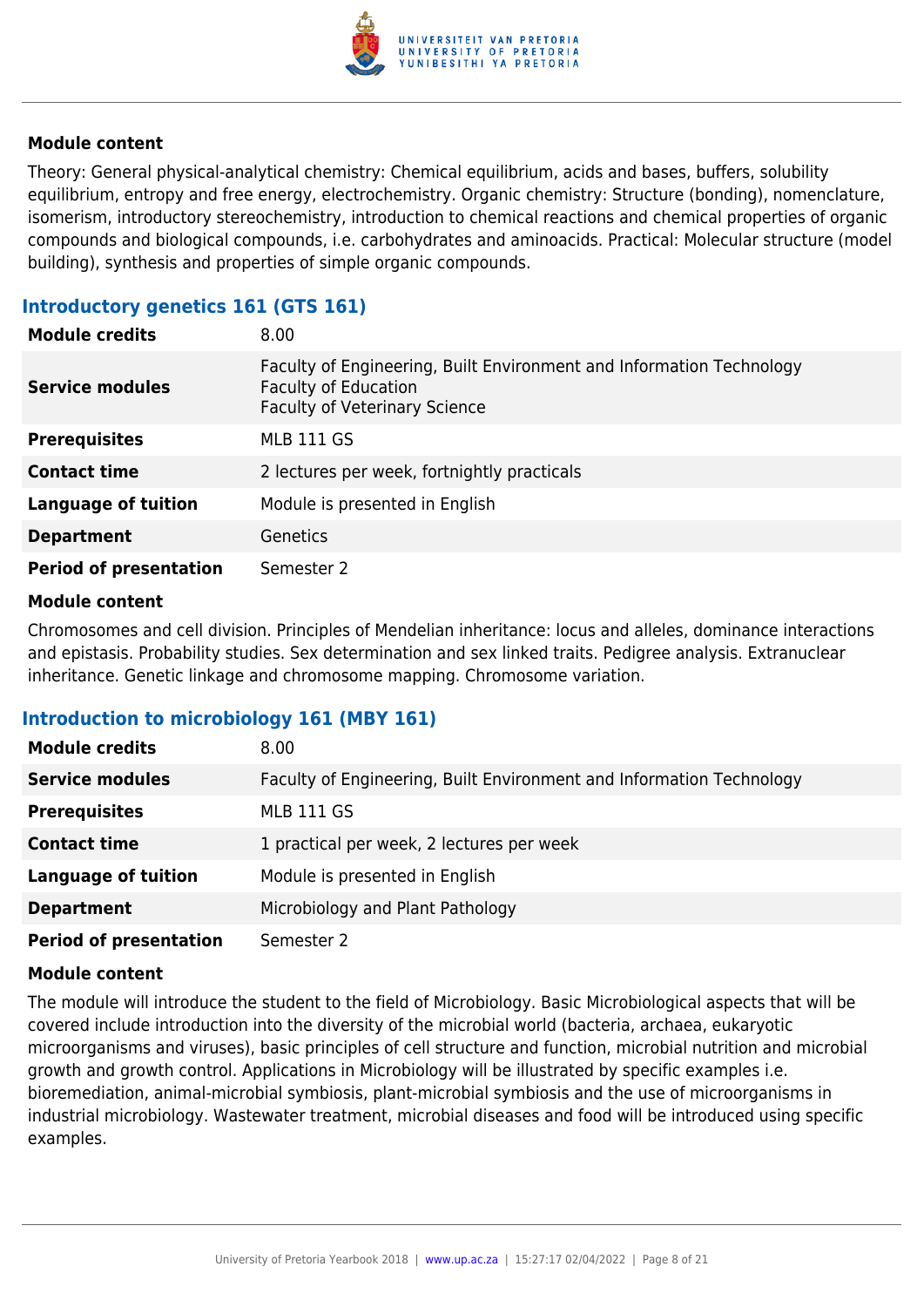

### **Molecular and cell biology 111 (MLB 111)**

| <b>Module credits</b>         | 16.00                                                                                                                                                                            |
|-------------------------------|----------------------------------------------------------------------------------------------------------------------------------------------------------------------------------|
| Service modules               | Faculty of Engineering, Built Environment and Information Technology<br><b>Faculty of Education</b><br><b>Faculty of Health Sciences</b><br><b>Faculty of Veterinary Science</b> |
| <b>Prerequisites</b>          | A candidate who has passed Mathematics with at least 60% in the Grade 12<br>examination                                                                                          |
| <b>Contact time</b>           | 1 practical per week, 4 lectures per week                                                                                                                                        |
| <b>Language of tuition</b>    | Separate classes for Afrikaans and English                                                                                                                                       |
| <b>Department</b>             | <b>Genetics</b>                                                                                                                                                                  |
| <b>Period of presentation</b> | Semester 1                                                                                                                                                                       |

#### **Module content**

Introductory study of the ultra structure, function and composition of representative cells and cell components. General principles of cell metabolism, molecular genetics, cell growth, cell division and differentiation.

## **Physics for biology students 131 (PHY 131)**

| <b>Module credits</b>         | 16.00                                                                                                    |
|-------------------------------|----------------------------------------------------------------------------------------------------------|
| <b>Service modules</b>        | <b>Faculty of Education</b><br><b>Faculty of Health Sciences</b><br><b>Faculty of Veterinary Science</b> |
| <b>Prerequisites</b>          | A candidate must have passed Mathematics with at least 60% in the Grade 12<br>examination                |
| <b>Contact time</b>           | 1 discussion class per week, 1 practical per week, 4 lectures per week                                   |
| <b>Language of tuition</b>    | Separate classes for Afrikaans and English                                                               |
| <b>Department</b>             | Physics                                                                                                  |
| <b>Period of presentation</b> | Semester 1                                                                                               |

#### **Module content**

Units, vectors, one dimensional kinematics, dynamics, work, equilibrium, sound, liquids, heat, thermodynamic processes, electric potential and capacitance, direct current and alternating current, optics, modern physics, radio activity.

## **Mathematics 134 (WTW 134) Module credits** 16.00

| PIUUUIT LITUILS        | TO'ON                                                                                                                                       |
|------------------------|---------------------------------------------------------------------------------------------------------------------------------------------|
| <b>Service modules</b> | Faculty of Engineering, Built Environment and Information Technology<br><b>Faculty of Education</b><br><b>Faculty of Veterinary Science</b> |
| <b>Prerequisites</b>   | Refer to Regulation 1.2: At least 50% for Mathematics in the Grade 12<br>examination.                                                       |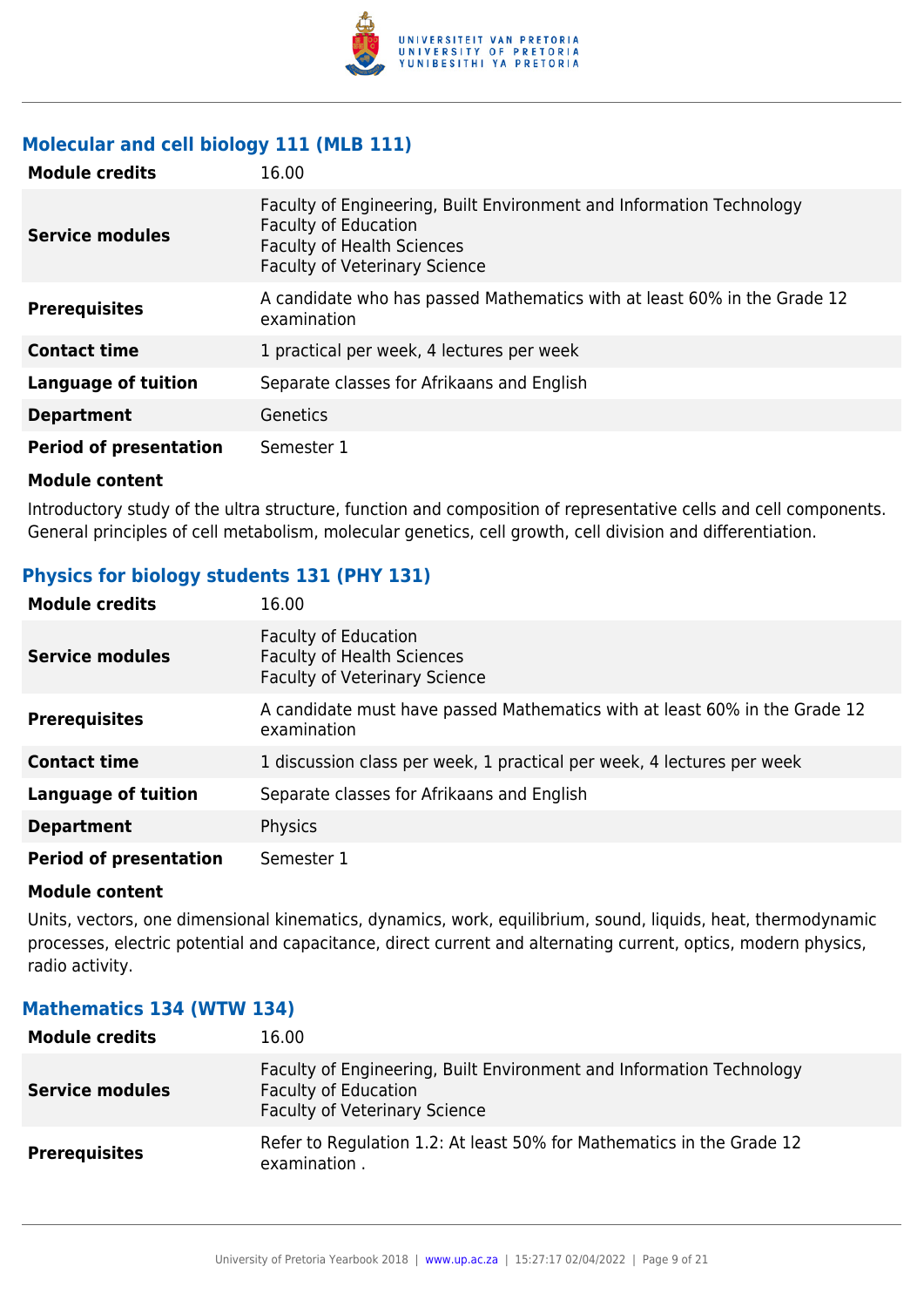

| <b>Contact time</b>           | 1 tutorial per week, 4 lectures per week   |
|-------------------------------|--------------------------------------------|
| Language of tuition           | Separate classes for Afrikaans and English |
| <b>Department</b>             | Mathematics and Applied Mathematics        |
| <b>Period of presentation</b> | Semester 1                                 |

\*Students will not be credited for more than one of the following modules for their degree: WTW 134, WTW 165, WTW 114, WTW 158. WTW 134 does not lead to admission to Mathematics at 200 level and is intended for students who require Mathematics at 100 level only. WTW 134 is offered as WTW 165 in the second semester only to students who have applied in the first semester of the current year for the approximately 65 MBChB, or the 5-6 BChD places becoming available in the second semester and who were therefore enrolled for MGW 112 in the first semester of the current year.

Functions, derivatives, interpretation of the derivative, rules of differentiation, applications of differentiation, integration, interpretation of the definite integral, applications of integration. Matrices, solutions of systems of equations. All topics are studied in the context of applications.

### **Animal diversity 161 (ZEN 161)**

| <b>Module credits</b>         | 8.00                                                                |
|-------------------------------|---------------------------------------------------------------------|
| <b>Service modules</b>        | <b>Faculty of Education</b><br><b>Faculty of Veterinary Science</b> |
| <b>Prerequisites</b>          | MLB 111 GS or TDH                                                   |
| <b>Contact time</b>           | 2 lectures per week, fortnightly practicals                         |
| <b>Language of tuition</b>    | Separate classes for Afrikaans and English                          |
| <b>Department</b>             | Zoology and Entomology                                              |
| <b>Period of presentation</b> | Semester 2                                                          |

#### **Module content**

Animal classification, phylogeny, organization and terminology. Evolution of the various animal phyla, morphological characteristics and life cycles of parasitic and non-parasitic animals. Structure and function of reproductive, respiratory, excretory, circulatory and digestive systems.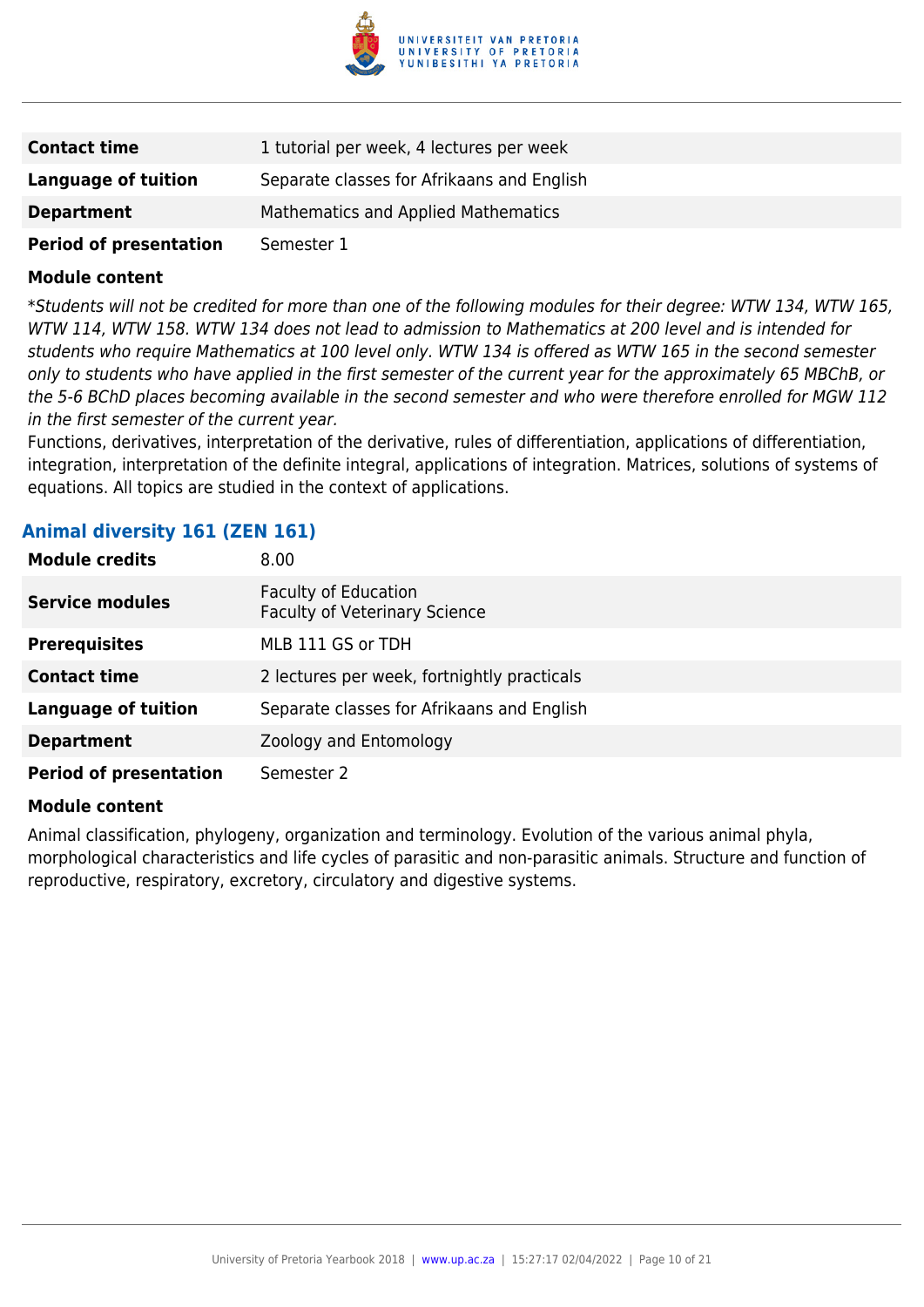

## Curriculum: Year 2

**Minimum credits: 146**

#### **Minimum credits:**

| Core     |     | $= 136$ |
|----------|-----|---------|
| Elective | $=$ | 10      |

## **Core modules**

### **Introduction to proteins and enzymes 251 (BCM 251)**

| <b>Module credits</b>         | 12.00                                             |
|-------------------------------|---------------------------------------------------|
| <b>Service modules</b>        | <b>Faculty of Health Sciences</b>                 |
| <b>Prerequisites</b>          | CMY 117 GS and CMY 127 GS and MLB 111 GS          |
| <b>Contact time</b>           | 2 lectures per week, 90 minute practical per week |
| <b>Language of tuition</b>    | Afrikaans and English are used in one class       |
| <b>Department</b>             | Biochemistry                                      |
| <b>Period of presentation</b> | Semester 1                                        |

#### **Module content**

Structural and ionic properties of amino acids. Peptides, the peptide bond, primary, secondary, tertiary and quaternary structure of proteins. Interactions that stabilise protein structure, denaturation and renaturation of proteins. Introduction to methods for the purification of proteins, amino acid composition, and sequence determinations. Introduction to enzyme kinetics and enzyme inhibition. Allosteric enzymes, regulation of enzyme activity, active centres and mechanisms of enzyme catalysis. Examples of industrial applications of enzymes. Practical training in laboratory techniques and Good Laboratory Practice. Techniques for the quantitative and qualitative analysis of biological molecules. Processing and presentation of scientific data.

## **South African flora and vegetation 251 (BOT 251)**

| <b>Module credits</b>         | 12.00                                         |
|-------------------------------|-----------------------------------------------|
| <b>Service modules</b>        | <b>Faculty of Education</b>                   |
| <b>Prerequisites</b>          | BOT 161 or permission from head of department |
| <b>Contact time</b>           | 1 practical per week, 2 lectures per week     |
| <b>Language of tuition</b>    | Separate classes for Afrikaans and English    |
| <b>Department</b>             | Department of Plant and Soil Sciences         |
| <b>Period of presentation</b> | Semester 1                                    |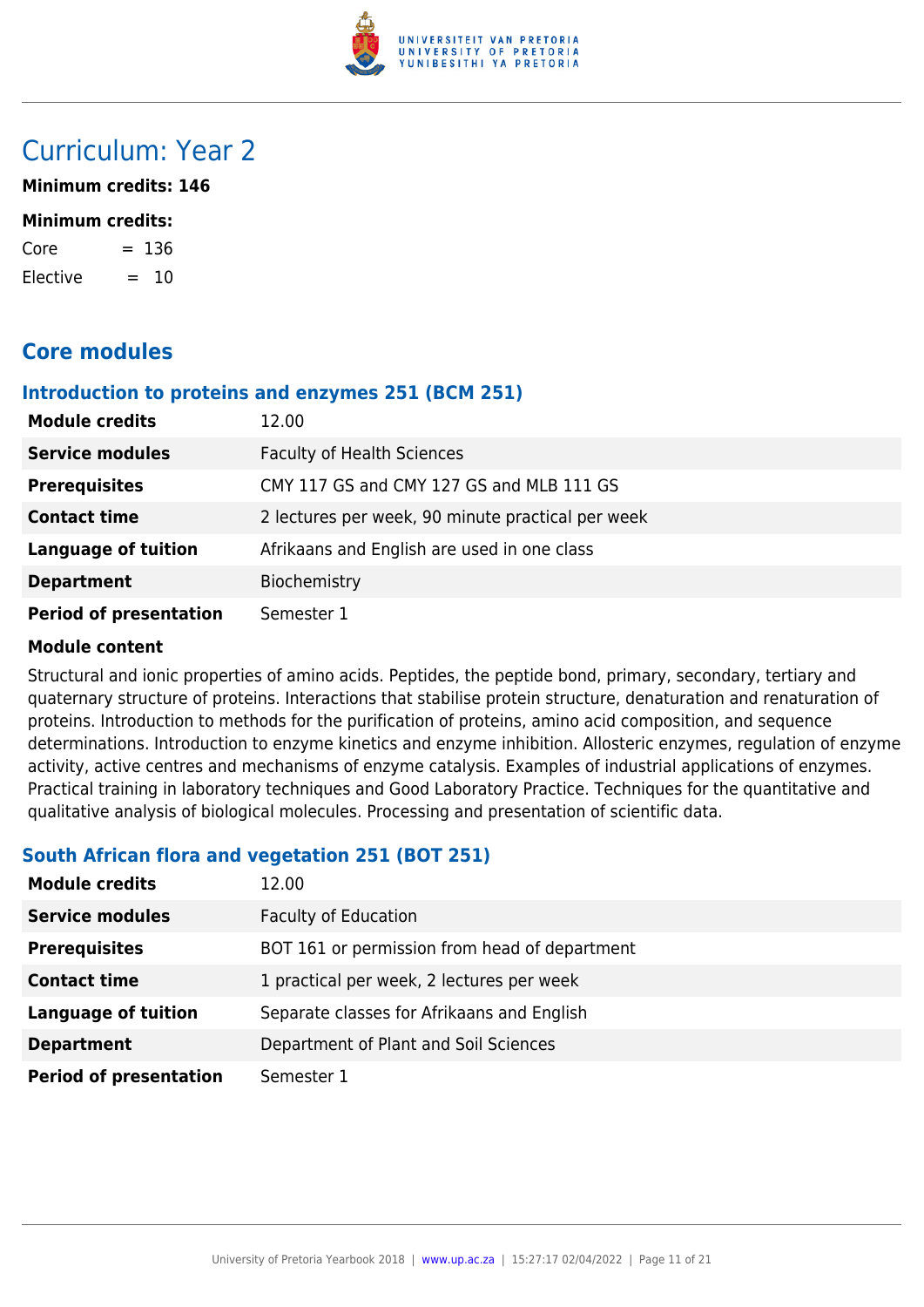

Origin and affinity of South African flora and vegetation types; principles of plant geography; plant diversity in southern Africa; characteristics, environments and vegetation of South African biomes and associated key ecological processes; centra of plant endemism; rare and threatened plant species; biodiversity conservation and ecosystem management; invasion biology; conservation status of South African vegetation types.

## **Plant physiology and biotechnology 261 (BOT 261)**

| <b>Module credits</b>         | 12.00                                                           |
|-------------------------------|-----------------------------------------------------------------|
| <b>Service modules</b>        | <b>Faculty of Education</b>                                     |
| <b>Prerequisites</b>          | BOT 161, CMY 117, CMY 127 or permission from head of department |
| <b>Contact time</b>           | 1 practical per week, 2 lectures per week                       |
| <b>Language of tuition</b>    | Separate classes for Afrikaans and English                      |
| <b>Department</b>             | Department of Plant and Soil Sciences                           |
| <b>Period of presentation</b> | Semester 2                                                      |

#### **Module content**

Nitrogen metabolism in plants; nitrogen fixation in Agriculture; plant secondary metabolism and natural products; photosynthesis and carbohydrate metabolism in plants; applications in solar energy; plant growth regulation and the Green Revolution; plant responses to the environment; developing drought tolerant and disease resistant plants.

#### **Introductory soil science 250 (GKD 250)**

| <b>Module credits</b>         | 12.00                                                                |
|-------------------------------|----------------------------------------------------------------------|
| <b>Service modules</b>        | Faculty of Engineering, Built Environment and Information Technology |
| <b>Prerequisites</b>          | CMY 117 GS or TDH                                                    |
| <b>Contact time</b>           | 1 practical per week, 3 lectures per week                            |
| <b>Language of tuition</b>    | Separate classes for Afrikaans and English                           |
| <b>Department</b>             | Department of Plant and Soil Sciences                                |
| <b>Period of presentation</b> | Semester 1                                                           |

#### **Module content**

Origin and development of soil, weathering and soil formation processes. Profile differentiation and morphology. Physical characteristics: texture, structure, soil water, atmosphere and temperature. Chemical characteristics: clay minerals, ion exchange, pH, buffer action, soil acidification and salinisation of soil. Soil fertility and fertilisation. Soil classification. Practical work: Laboratory evaluation of simple soil characteristics. Field practicals on soil formation in the Pretoria area.

#### **Earth history 163 (GLY 163)**

**Module credits** 16.00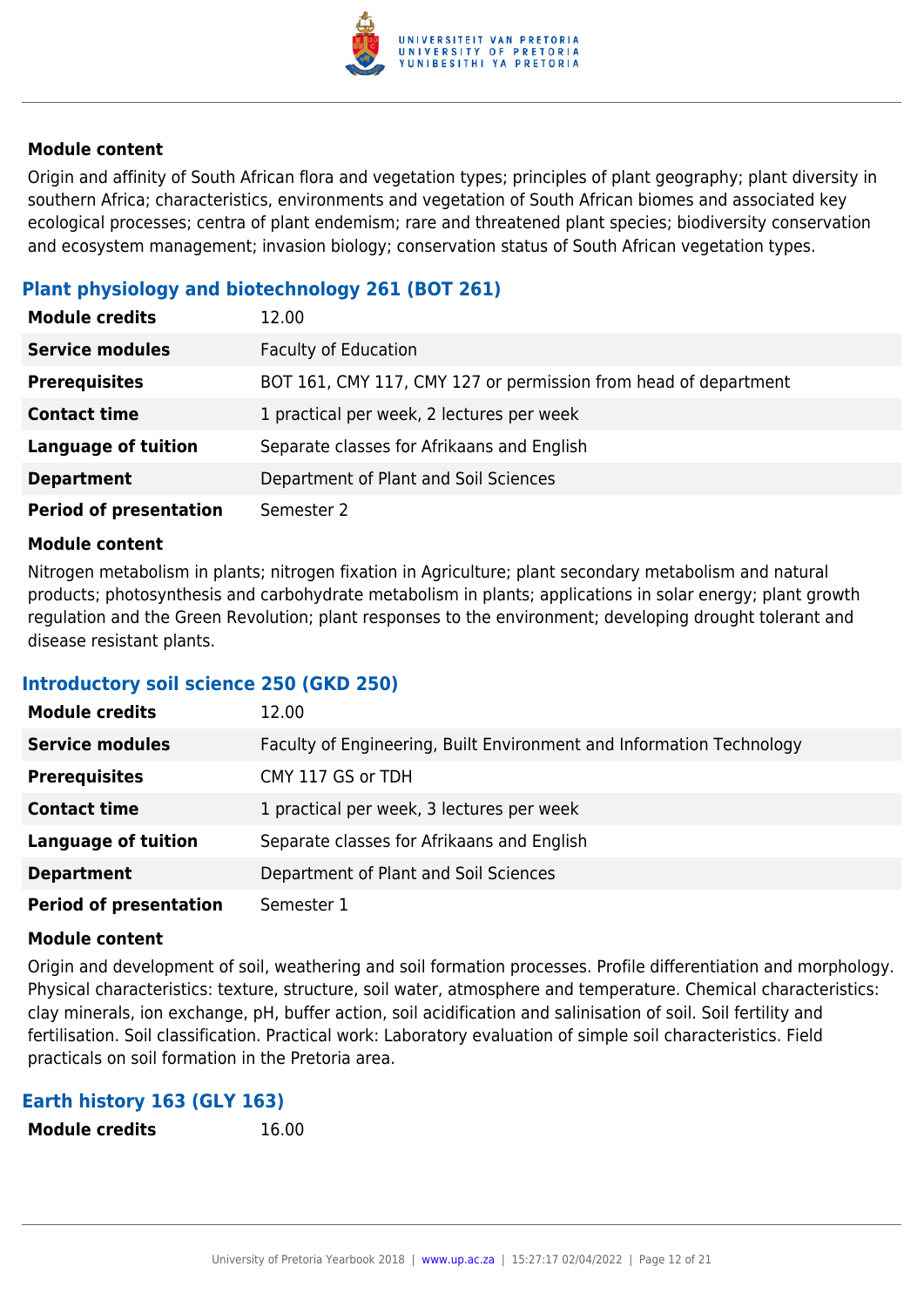

| <b>Prerequisites</b>          | GLY155; a special exemption is given to 2nd-year students registered for degrees<br>in Plant Sciences, Entomology, Ecology and Zoology |
|-------------------------------|----------------------------------------------------------------------------------------------------------------------------------------|
| <b>Contact time</b>           | 1 practical per week, 4 lectures per week                                                                                              |
| Language of tuition           | Module is presented in English                                                                                                         |
| <b>Department</b>             | Geology                                                                                                                                |
| <b>Period of presentation</b> | Semester 2                                                                                                                             |

This module will give an overview of earth history, from the Archaean to the present. Important concepts such as the principles of stratigraphy and stratigraphic nomenclature, geological dating and international and South African time scales will be introduced. A brief introduction to the principles of palaeontology will be given, along with short descriptions of major fossil groups, fossil forms, ecology and geological meaning. In the South African context, the major stratigraphic units, intrusions and tectonic/metamorphic events will be detailed, along with related rock types, fossil contents, genesis and economic commodities. Practical work will focus on the interpretation of geological maps and profiles.

### **Molecular genetics 251 (GTS 251)**

| <b>Module credits</b>         | 12.00                                                                                               |
|-------------------------------|-----------------------------------------------------------------------------------------------------|
| <b>Service modules</b>        | Faculty of Engineering, Built Environment and Information Technology<br><b>Faculty of Education</b> |
| <b>Prerequisites</b>          | GTS 161 GS                                                                                          |
| <b>Contact time</b>           | 2 lectures per week, fortnightly practicals                                                         |
| <b>Language of tuition</b>    | Module is presented in English                                                                      |
| <b>Department</b>             | Genetics                                                                                            |
| <b>Period of presentation</b> | Semester 1                                                                                          |

#### **Module content**

Chemical nature of DNA. Replication transcription, RNA processing and translation. Control of gene expression in prokaryotes and eukaryotes. Recombinant DNA technology and its applications in gene analysis and manipulation.

#### **Genetic diversity and evolution 261 (GTS 261)**

| <b>Module credits</b>         | 12.00                                                                                               |
|-------------------------------|-----------------------------------------------------------------------------------------------------|
| <b>Service modules</b>        | Faculty of Engineering, Built Environment and Information Technology<br><b>Faculty of Education</b> |
| <b>Prerequisites</b>          | GTS 251 GS                                                                                          |
| <b>Contact time</b>           | 2 lectures per week, fortnightly practicals                                                         |
| <b>Language of tuition</b>    | Module is presented in English                                                                      |
| <b>Department</b>             | <b>Genetics</b>                                                                                     |
| <b>Period of presentation</b> | Semester 2                                                                                          |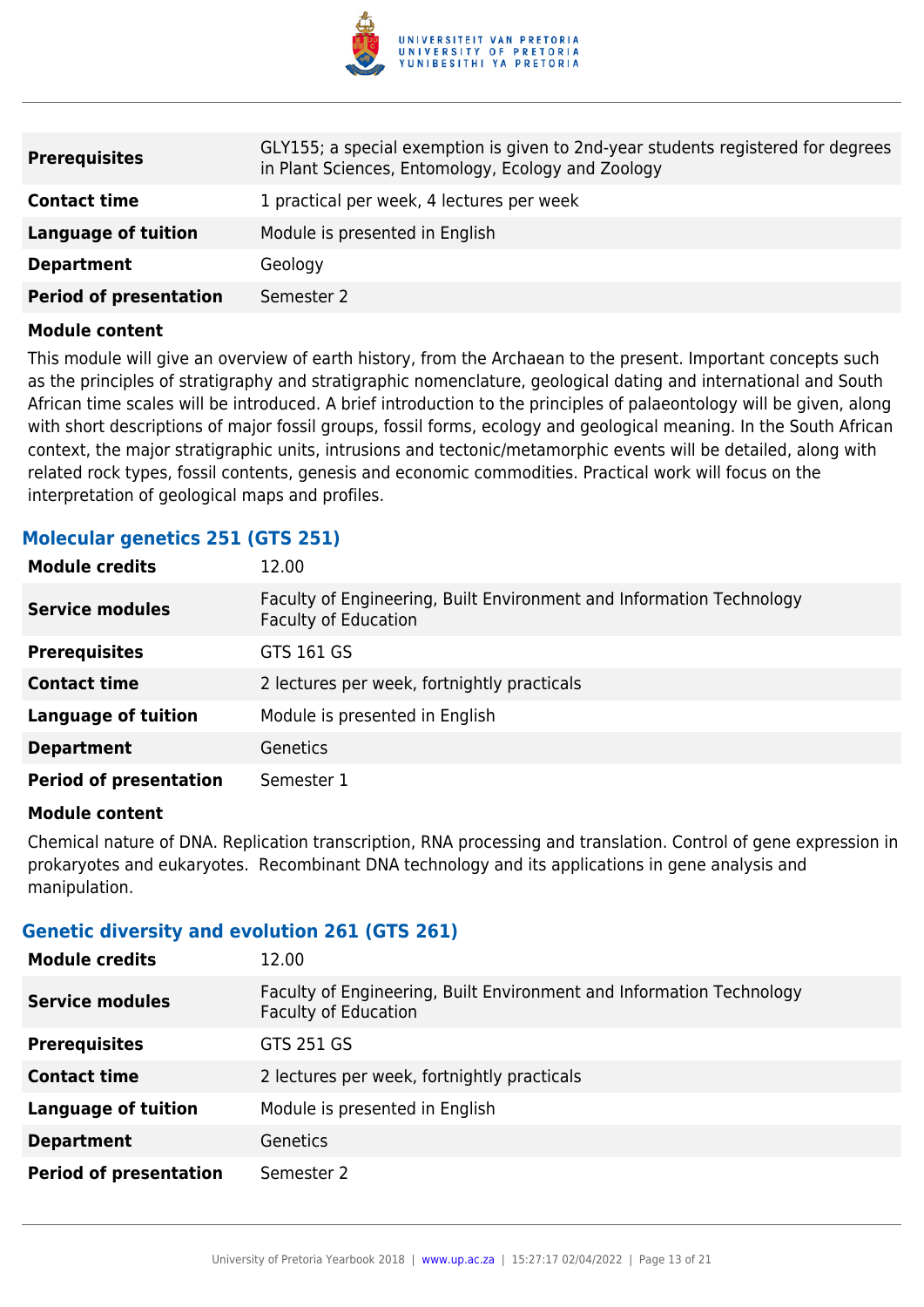

Chromosome structure and transposable elements. Mutation and DNA repair. Genomics and proteomics. Organelle genomes. Introduction to genetic analysis of populations: allele and genotypic frequencies, Hardy Weinberg Law, its extensions and implications for different mating systems. Introduction to quantitative and evolutionary genetics.

## **Bacteriology 251 (MBY 251)**

| <b>Module credits</b>         | 12.00                                                                |
|-------------------------------|----------------------------------------------------------------------|
| <b>Service modules</b>        | Faculty of Engineering, Built Environment and Information Technology |
| <b>Prerequisites</b>          | <b>MBY 161 GS</b>                                                    |
| <b>Contact time</b>           | 1 practical per week, 2 lectures per week                            |
| <b>Language of tuition</b>    | Module is presented in English                                       |
| <b>Department</b>             | Microbiology and Plant Pathology                                     |
| <b>Period of presentation</b> | Semester 1                                                           |

#### **Module content**

Growth, replication and survival of bacteria, Energy sources, harvesting from light versus oxidation, regulation of catabolic pathways, chemotaxis. Nitrogen metabolism, iron-scavenging. Alternative electron acceptors: denitrification, sulphate reduction, methanogenesis. Bacterial evolution, systematic and genomics. Biodiversity; bacteria occurring in the natural environment (soil, water and air), associated with humans, animals, plants, and those of importance in foods and in the water industry.

## **Mycology 261 (MBY 261)**

| <b>Module credits</b>         | 12.00                                                                |
|-------------------------------|----------------------------------------------------------------------|
| <b>Service modules</b>        | Faculty of Engineering, Built Environment and Information Technology |
| <b>Prerequisites</b>          | <b>MBY 161</b>                                                       |
| <b>Contact time</b>           | 1 practical per week, 2 lectures per week                            |
| <b>Language of tuition</b>    | Module is presented in English                                       |
| <b>Department</b>             | Microbiology and Plant Pathology                                     |
| <b>Period of presentation</b> | Semester 2                                                           |

#### **Module content**

Organisation and molecular architecture of fungal thalli, chemistry of the fungal cell. Chemical and physiological requirements for growth and nutrient acquisition. Mating and meiosis; spore development; spore dormancy, dispersal and germination. Fungi as saprobes in soil, air, plant, aquatic and marine ecosystems; role of fungi as decomposers and in the deterioration of materials; fungi as predators and parasites; mycoses, mycetisms and mycotoxicoses; fungi as symbionts of plants, insects and animals. Applications of fungi in biotechnology.

## **Invertebrate biology 251 (ZEN 251)**

| <b>Module credits</b>  | 12.00                       |
|------------------------|-----------------------------|
| <b>Service modules</b> | <b>Faculty of Education</b> |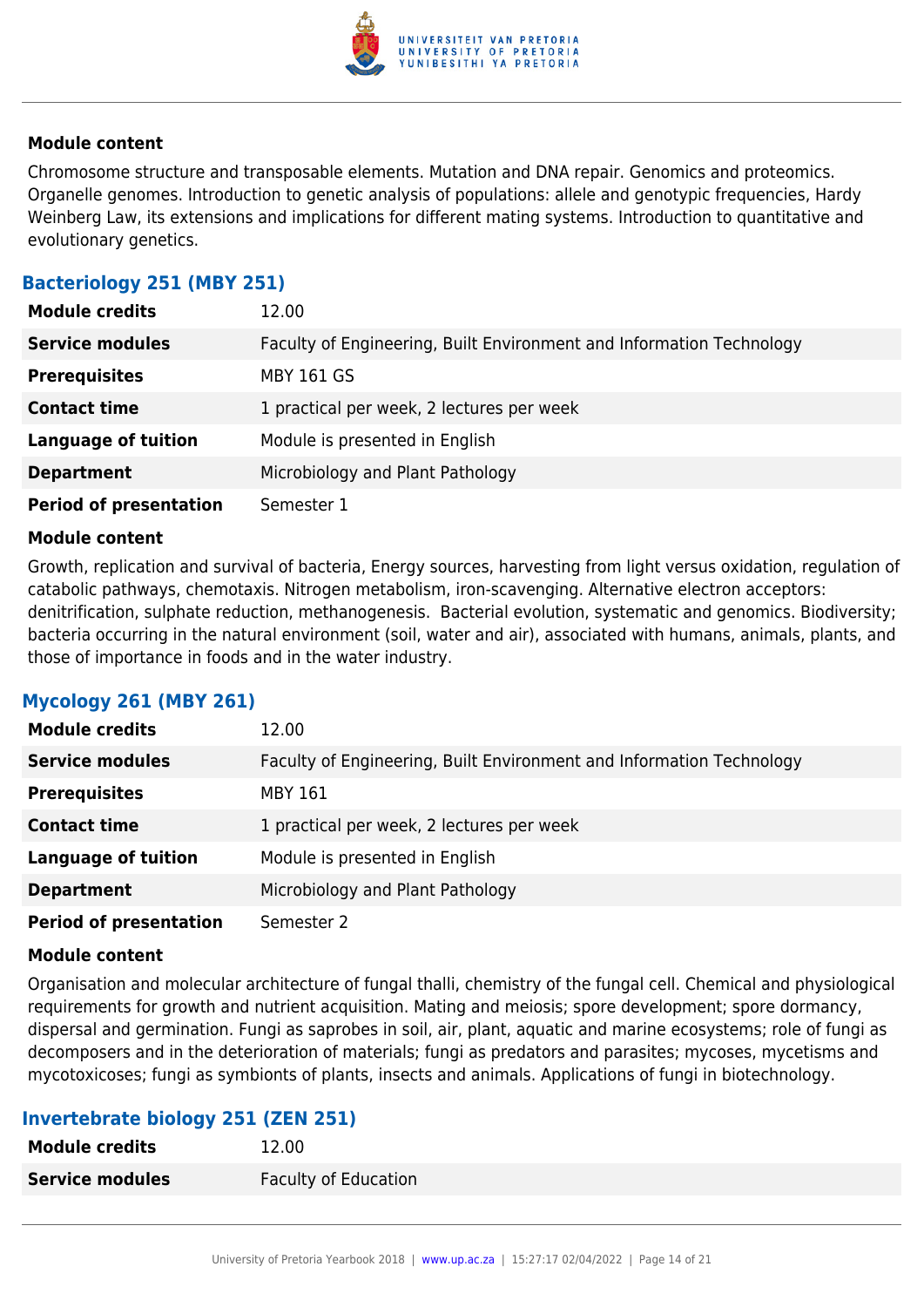

| <b>Prerequisites</b>          | ZEN 161 GS or TDH                         |
|-------------------------------|-------------------------------------------|
| <b>Contact time</b>           | 1 practical per week, 4 lectures per week |
| Language of tuition           | Module is presented in English            |
| <b>Department</b>             | Zoology and Entomology                    |
| <b>Period of presentation</b> | Quarter 1                                 |

Origin and extent of modern invertebrate diversity; parasites of man and domestic animals; biology and medical importance of arachnids; insect life styles; the influence of the environment on insect life histories; insect phytophagy, predation and parasitism; insect chemical, visual, and auditory communication; freshwater invertebrates and their use as biological indicators.

### **African vertebrates 261 (ZEN 261)**

| <b>Module credits</b>         | 12.00                                     |
|-------------------------------|-------------------------------------------|
| <b>Service modules</b>        | <b>Faculty of Education</b>               |
| <b>Prerequisites</b>          | ZEN 161 GS or TDH                         |
| <b>Contact time</b>           | 1 practical per week, 4 lectures per week |
| <b>Language of tuition</b>    | Module is presented in English            |
| <b>Department</b>             | Zoology and Entomology                    |
| <b>Period of presentation</b> | Quarter 3                                 |

#### **Module content**

Introduction to general vertebrate diversity; African vertebrate diversity; vertebrate structure and function; vertebrate evolution; vertebrate relationships; aquatic vertebrates; terrestrial ectotherms; terrestrial endotherms; vertebrate characteristics; classification; structural adaptations; habits; habitats; conservation problems; impact of humans on other vertebrates.

## **Elective modules**

#### **Carbohydrate metabolism 252 (BCM 252)**

| <b>Module credits</b>         | 12.00                                                            |
|-------------------------------|------------------------------------------------------------------|
| <b>Service modules</b>        | <b>Faculty of Education</b><br><b>Faculty of Health Sciences</b> |
| <b>Prerequisites</b>          | CMY 117 GS and CMY 127 GS and MLB 111 GS                         |
| <b>Contact time</b>           | 2 lectures per week, 90 minute practical per week                |
| <b>Language of tuition</b>    | Afrikaans and English are used in one class                      |
| <b>Department</b>             | Biochemistry                                                     |
| <b>Period of presentation</b> | Semester 1                                                       |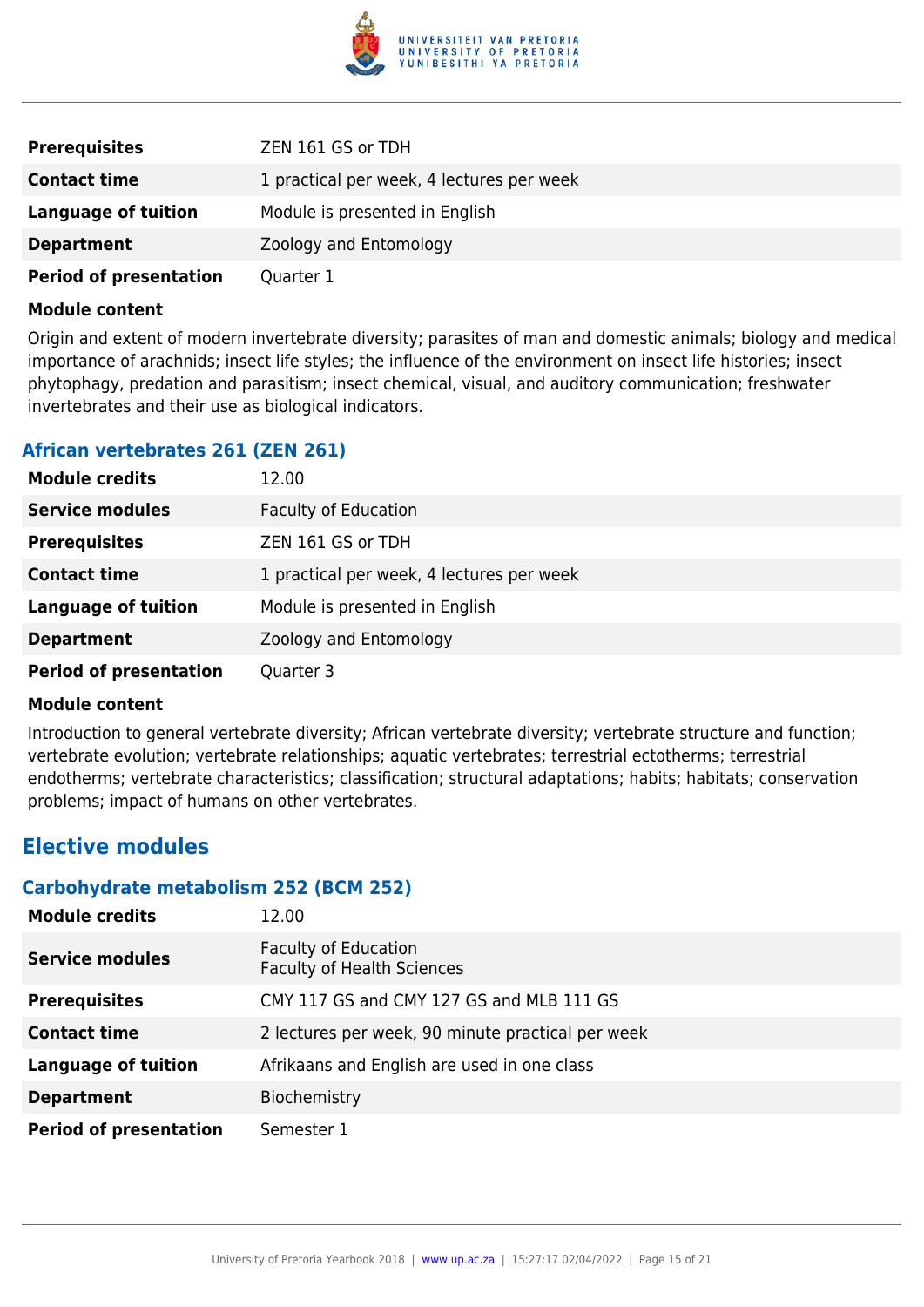

Biochemistry of carbohydrates. Thermodynamics and bioenergetics. Glycolysis, citric acid cycle and electron transport. Glycogen metabolism, pentose-phosphate pathway, gluconeogenesis and photosynthesis. Practical training in study and analysis of metabolic pathways and enzymes. Scientific method and design: Hypothesis design and testing, method design and scientific controls.

### **Lipid and nitrogen metabolism 261 (BCM 261)**

| <b>Module credits</b>         | 12.00                                             |
|-------------------------------|---------------------------------------------------|
| <b>Service modules</b>        | <b>Faculty of Health Sciences</b>                 |
| <b>Prerequisites</b>          | CMY 117 GS and CMY 127 GS and MLB 111 GS          |
| <b>Contact time</b>           | 2 lectures per week, 90 minute practical per week |
| <b>Language of tuition</b>    | Afrikaans and English are used in one class       |
| <b>Department</b>             | Biochemistry                                      |
| <b>Period of presentation</b> | Semester 2                                        |

#### **Module content**

Biochemistry of lipids, membrane structure, anabolism and catabolism of lipids. Nitrogen metabolism, amino acid biosynthesis and catabolism. Biosynthesis of neurotransmitters, pigments, hormones and nucleotides from amino acids. Catabolism of pureness and pyrimidines. Therapeutic agents directed against nucleotide metabolism. Examples of inborn errors of metabolism of nitrogen containing compounds. The urea cycle, nitrogen excretion. Practical training in scientific writing skills: evaluation of a scientific report. Techniques for separation and analysis of biological molecules

#### **Biochemical principles of nutrition and toxicology 262 (BCM 262)**

| <b>Module credits</b>         | 12.00                                             |
|-------------------------------|---------------------------------------------------|
| <b>Service modules</b>        | <b>Faculty of Health Sciences</b>                 |
| <b>Prerequisites</b>          | CMY 117 GS and CMY 127 GS and MLB 111 GS          |
| <b>Contact time</b>           | 2 lectures per week, 90 minute practical per week |
| <b>Language of tuition</b>    | Afrikaans and English are used in one class       |
| <b>Department</b>             | Biochemistry                                      |
| <b>Period of presentation</b> | Semester 2                                        |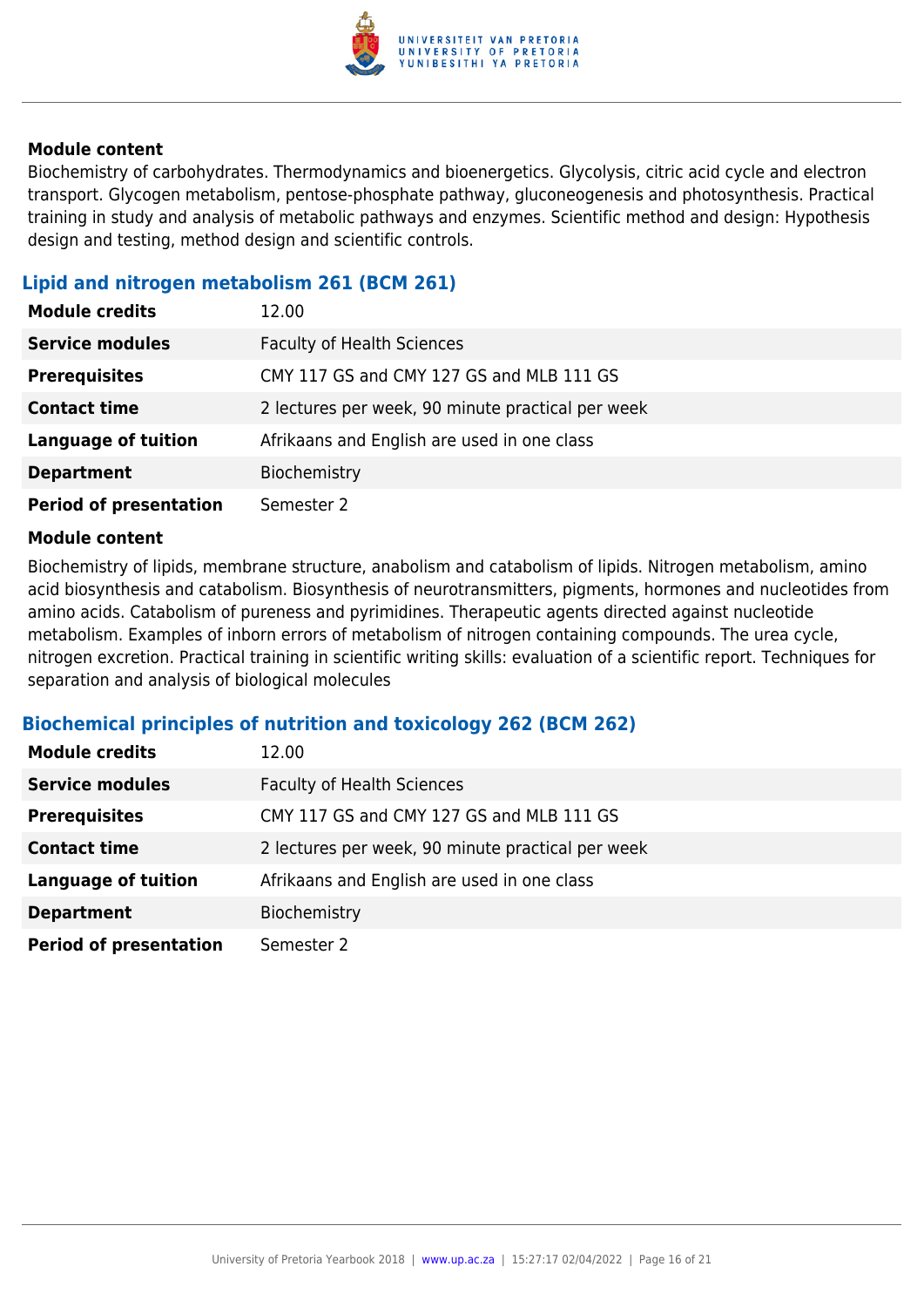

Biochemistry of nutrition and toxicology. Proximate analysis of nutrients. Review of energy requirements and expenditure. Respiratory quotient. Requirements and function of water, vitamins and minerals. Interpretation and modification of RDA values for specific diets, eg growth, exercise, pregnancy and lactation, aging and starvation. Interactions between nutrients. Comparison of monogastric and ruminant metabolism. Cholesterol, polyunsaturated, essential fatty acids and dietary anti-oxidants. Oxidation of fats. Biochemical mechanisms of water- and fat-soluble vitamins and assessment of vitamin status. Mineral requirements, biochemical mechanisms, imbalances and diarrhoea. Biochemistry of xenobiotics: absorption, distribution, metabolism and excretion (ADME); detoxification reactions: oxidation/reduction (Phase I), conjugations (Phase II), export from cells (Phase III); factors affecting metabolism and disposition. Toxic responses: tissue damage and physiological effects, teratogenesis, immunotoxicity, mutagenesis and carcinogenesis. Examples of toxins: biochemical mechanisms of common toxins and their antidotes. Antibiotics and resistance. Natural toxins from fungi, plants and animals: goitrogens, cyanogens, cholineesterase inhibitors, ergotoxin, aflatoxins Practical training in analyses of nutrients, fatty acids separations, antioxidant determination, and enzyme activity measurements, PO ratio of mitochondria, electrophoresis, extraction, solubility and gel permeation techniques.

## **Introduction to crop protection 251 (PLG 251)**

| <b>Module credits</b>         | 12.00                                     |
|-------------------------------|-------------------------------------------|
| <b>Prerequisites</b>          | No prerequisites.                         |
| <b>Contact time</b>           | 1 practical per week, 2 lectures per week |
| <b>Language of tuition</b>    | Module is presented in English            |
| <b>Department</b>             | Department of Plant and Soil Sciences     |
| <b>Period of presentation</b> | Semester 1                                |

#### **Module content**

Development and importance of crop protection. Basic principles in crop protection i.e. epidemic development of disease and insect pest populations, ecology of plant diseases and abiotic factors that affect plant health i.e. environmental pollution and pesticides, nutrient deficiencies and extreme environmental conditions. Ecological aspects of plant diseases, pest outbreaks and weed invasion. Important agricultural pests and weeds. Life cycles of typical disease causing organisms. Basic principles of integrated pest and disease management.

## **Principles of plant pathology 262 (PLG 262)**

| <b>Module credits</b>         | 12.00                                       |
|-------------------------------|---------------------------------------------|
| <b>Prerequisites</b>          | <b>MBY 161</b>                              |
| <b>Contact time</b>           | 1 practical per week, 2 lectures per week   |
| Language of tuition           | Afrikaans and English are used in one class |
| <b>Department</b>             | Department of Plant and Soil Sciences       |
| <b>Period of presentation</b> | Semester 2                                  |

#### **Module content**

Fundamental principles of plant pathology. The concept of disease in plants. Causes of plant diseases. Stages in development of plant diseases. Disease cycles. Diagnosis of plant diseases.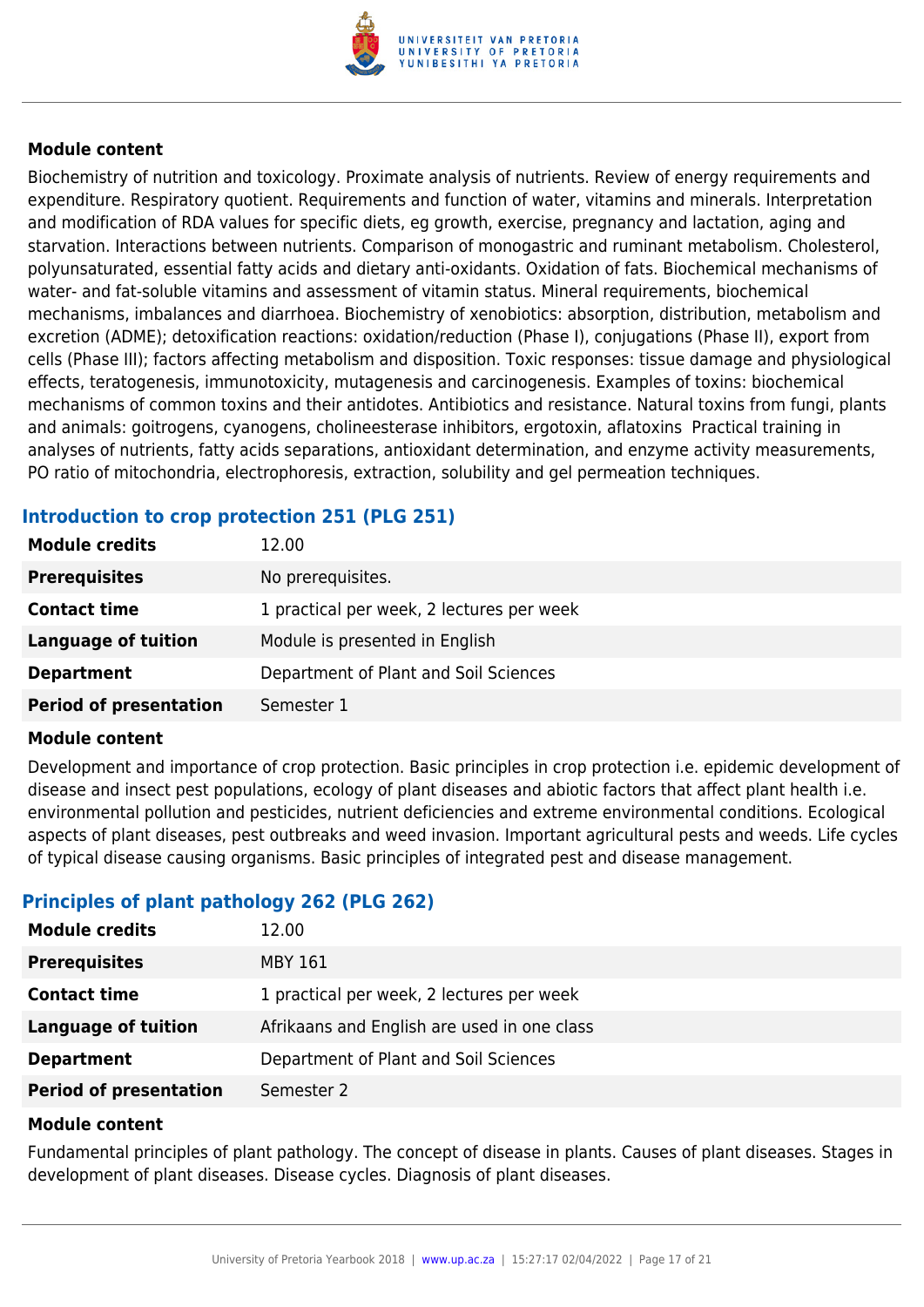

## Curriculum: Final year

**Minimum credits: 144**

#### **Minimum credits:**

 $Core = 144$ 

## **Core modules**

#### **Plant ecophysiology 356 (BOT 356)**

| <b>Module credits</b>         | 18.00                                         |
|-------------------------------|-----------------------------------------------|
| <b>Service modules</b>        | <b>Faculty of Education</b>                   |
| <b>Prerequisites</b>          | BOT 161 or permission from head of department |
| <b>Contact time</b>           | 1 practical per week, 2 lectures per week     |
| <b>Language of tuition</b>    | Separate classes for Afrikaans and English    |
| <b>Department</b>             | Department of Plant and Soil Sciences         |
| <b>Period of presentation</b> | Semester 1                                    |

#### **Module content**

The emphasis is on the efficiency of the mechanisms whereby C3-, C4 and CAM-plants bind CO2 and how it impacted upon by environmental factors. The mechanisms and factors which determine the respiratory conversion of carbon skeletons and how production is affected thereby will be discussed. Insight into the ecological distribution and manipulation of plants for increased production is gained by discussing the internal mechanisms whereby carbon allocation, hormone production, growth, flowering and fruitset are influenced by external factors. To understand the functioning of plants in diverse environments, the relevant structural properties of plants, and the impact of soil composition, water flow in the soil-plant air continuum and long distance transport of assimilates will be discussed. Various important techniques will be used in the practicals to investigate aspects such as water-use efficiency, photosynthesis and respiration of plants.

#### **Plant ecology 358 (BOT 358)**

| <b>Module credits</b>         | 18.00                                                     |
|-------------------------------|-----------------------------------------------------------|
| <b>Prerequisites</b>          | BOT 161 and BOT 251 or permission from head of department |
| <b>Contact time</b>           | 1 practical per week, 2 lectures per week                 |
| <b>Language of tuition</b>    | Separate classes for Afrikaans and English                |
| <b>Department</b>             | Department of Plant and Soil Sciences                     |
| <b>Period of presentation</b> | Semester 1                                                |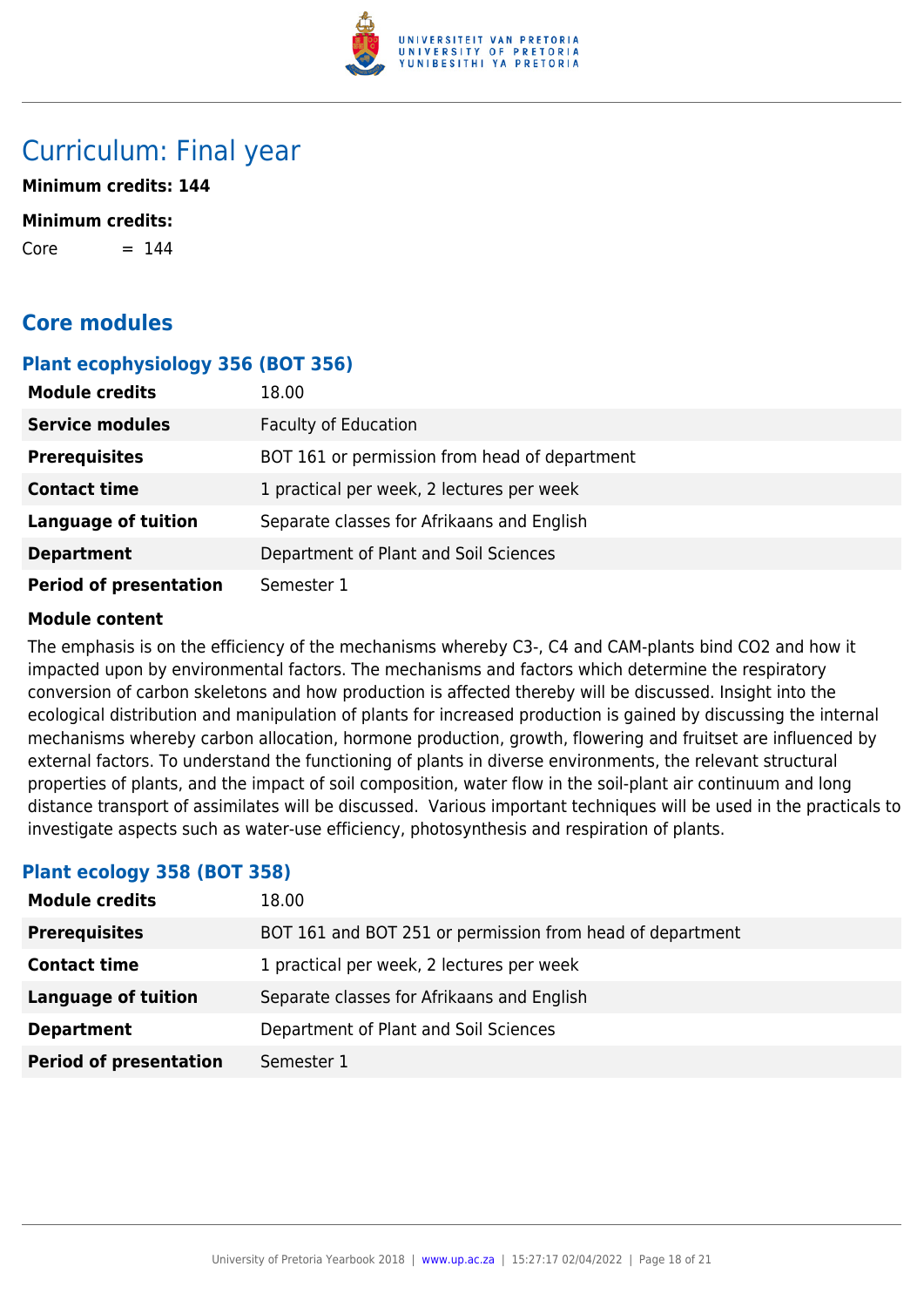

 Theory of plant community concepts, floristic and structural composition, plant diversity, ecological succession, landscape ecology. Data processing techniques. Species interactions and an evaluation of their effects on interacting species. Fundamentals of plant population biology: life tables; plant breeding systems and pollination; population dynamics; life history strategies; intraspecific competition; interspecific competition and co-existence.

### **Plant diversity 366 (BOT 366)**

| <b>Module credits</b>         | 18.00                                         |
|-------------------------------|-----------------------------------------------|
| <b>Service modules</b>        | <b>Faculty of Education</b>                   |
| <b>Prerequisites</b>          | BOT 161 or permission from head of department |
| <b>Contact time</b>           | 1 practical per week, 2 lectures per week     |
| <b>Language of tuition</b>    | Separate classes for Afrikaans and English    |
| <b>Department</b>             | Department of Plant and Soil Sciences         |
| <b>Period of presentation</b> | Semester 2                                    |

#### **Module content**

Basic principles and methods of plant classification. Sources of plant variation. Modern methods to ascertain evolutionary relationships among plants. The extent and significance of vascular plant diversity. General structural and biological characteristics of evolutionary and ecologically important plant groups. Botanical nomenclature. Plant identification in practice; identification methods, keys, herbaria and botanical gardens. Diagnostic characters for the field identification of trees, wild flowers and grasses. Family recognition of southern African plants. Available literature for plant identification. Methods to conduct floristic surveys. Nature and significance of voucher specimens.

## **Population ecology 351 (ZEN 351)**

| <b>Module credits</b>         | 18.00                                      |
|-------------------------------|--------------------------------------------|
| <b>Service modules</b>        | <b>Faculty of Education</b>                |
| <b>Prerequisites</b>          | No prerequisites.                          |
| <b>Contact time</b>           | 2 practicals per week, 4 lectures per week |
| <b>Language of tuition</b>    | Module is presented in English             |
| <b>Department</b>             | Zoology and Entomology                     |
| <b>Period of presentation</b> | Quarter 1                                  |

#### **Module content**

Scientific approach to ecology; evolution and ecology; the individual and its environment; population characteristics and demography; competition; predation; plant-herbivore interactions; regulation of populations; population manipulation.

#### **Community ecology 353 (ZEN 353)**

**Module credits** 18.00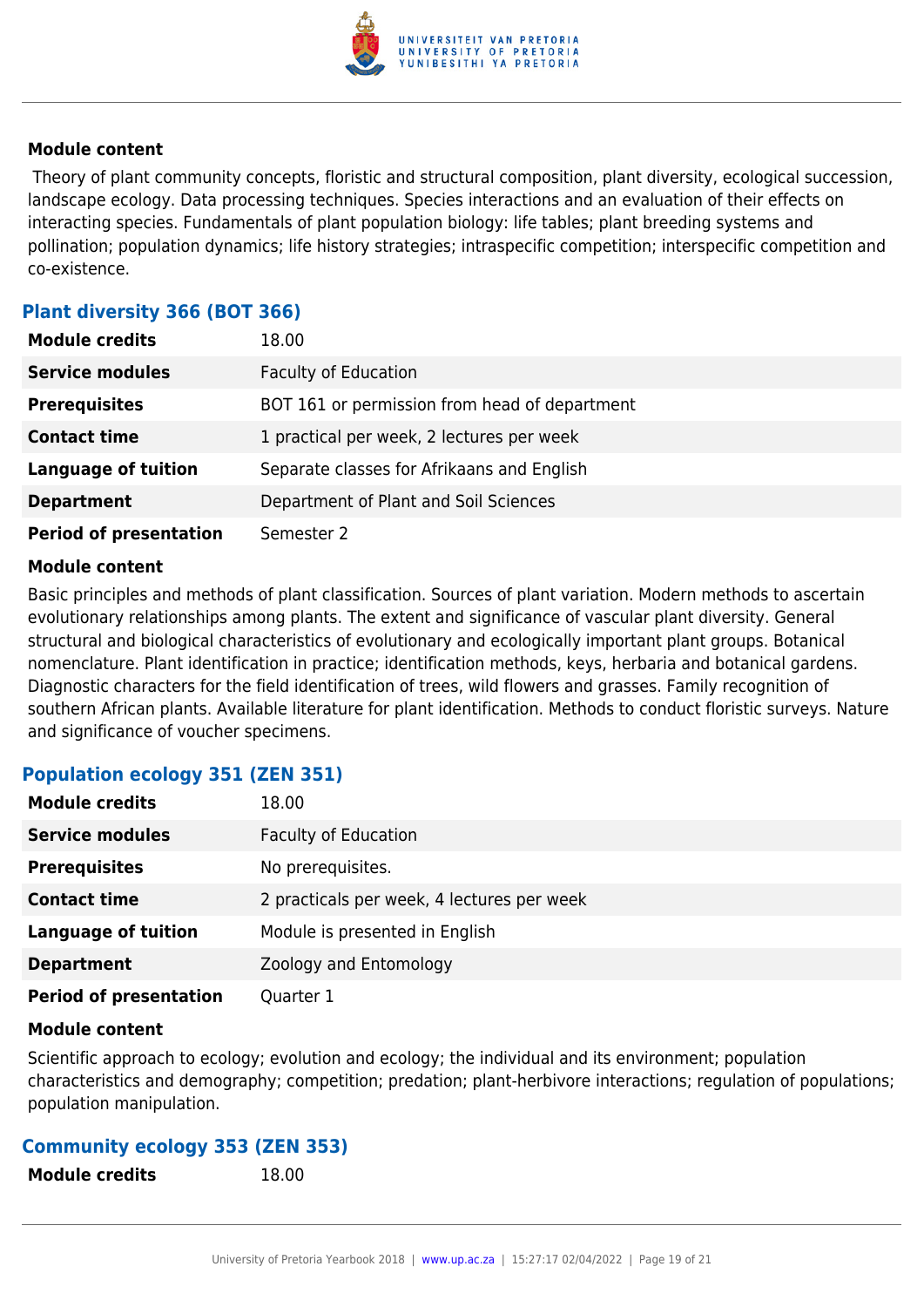

| <b>Service modules</b>        | <b>Faculty of Education</b>                                                                                              |  |  |
|-------------------------------|--------------------------------------------------------------------------------------------------------------------------|--|--|
| <b>Prerequisites</b>          | ZEN 351 (50%) (Note: Prerequisite not applicable to students enrolled for a dual<br>major in Zoology and Plant Science). |  |  |
| <b>Contact time</b>           | 2 practicals per week, 4 lectures per week                                                                               |  |  |
| <b>Language of tuition</b>    | Module is presented in English                                                                                           |  |  |
| <b>Department</b>             | Zoology and Entomology                                                                                                   |  |  |
| <b>Period of presentation</b> | Quarter 4                                                                                                                |  |  |

The scientific approach; characteristics of the community; the community as a superorganism; community changes; competition as a factor determining community structure; disturbance as a determinant of community structure; community stability; macroecological environmental gradients and communities. A field trip will be conducted during the September vacation to the Sani Pass region of the Maloti-Drakensberg Mountains.

| <b>Module credits</b>         | 18.00                                      |
|-------------------------------|--------------------------------------------|
| <b>Service modules</b>        | <b>Faculty of Education</b>                |
| <b>Prerequisites</b>          | No prerequisites.                          |
| <b>Contact time</b>           | 2 practicals per week, 4 lectures per week |
| <b>Language of tuition</b>    | Module is presented in English             |
| <b>Department</b>             | Zoology and Entomology                     |
| <b>Period of presentation</b> | Quarter 3                                  |

## **Physiological processes 361 (ZEN 361)**

#### **Module content**

This module focuses on the means by which animals can sense and respond to the external and internal environment. Topics covered include: (i) the structure and function of biological membranes; (ii) neurons and nervous systems; (iii) sensing the environment; (iv) glands, hormones and regulation of development and growth; (v) muscles and animal movement and (vi) the initiation and control of behaviour. The implications of these physiological processes for animal conservation and management will be emphasised. A comparative approach will be adopted throughout the module to highlight the commonalities as well as the ways in which animal lineages have achieved similar functional outcomes from different structural adaptations.

| <b>Evolution and phylogeny 362 (ZEN 362)</b> |  |  |  |  |  |
|----------------------------------------------|--|--|--|--|--|
|----------------------------------------------|--|--|--|--|--|

| <b>Module credits</b>      | 18.00                                      |
|----------------------------|--------------------------------------------|
| <b>Service modules</b>     | <b>Faculty of Education</b>                |
| <b>Prerequisites</b>       | No prerequisites.                          |
| <b>Contact time</b>        | 2 practicals per week, 4 lectures per week |
| <b>Language of tuition</b> | Module is presented in English             |
| <b>Department</b>          | Zoology and Entomology                     |